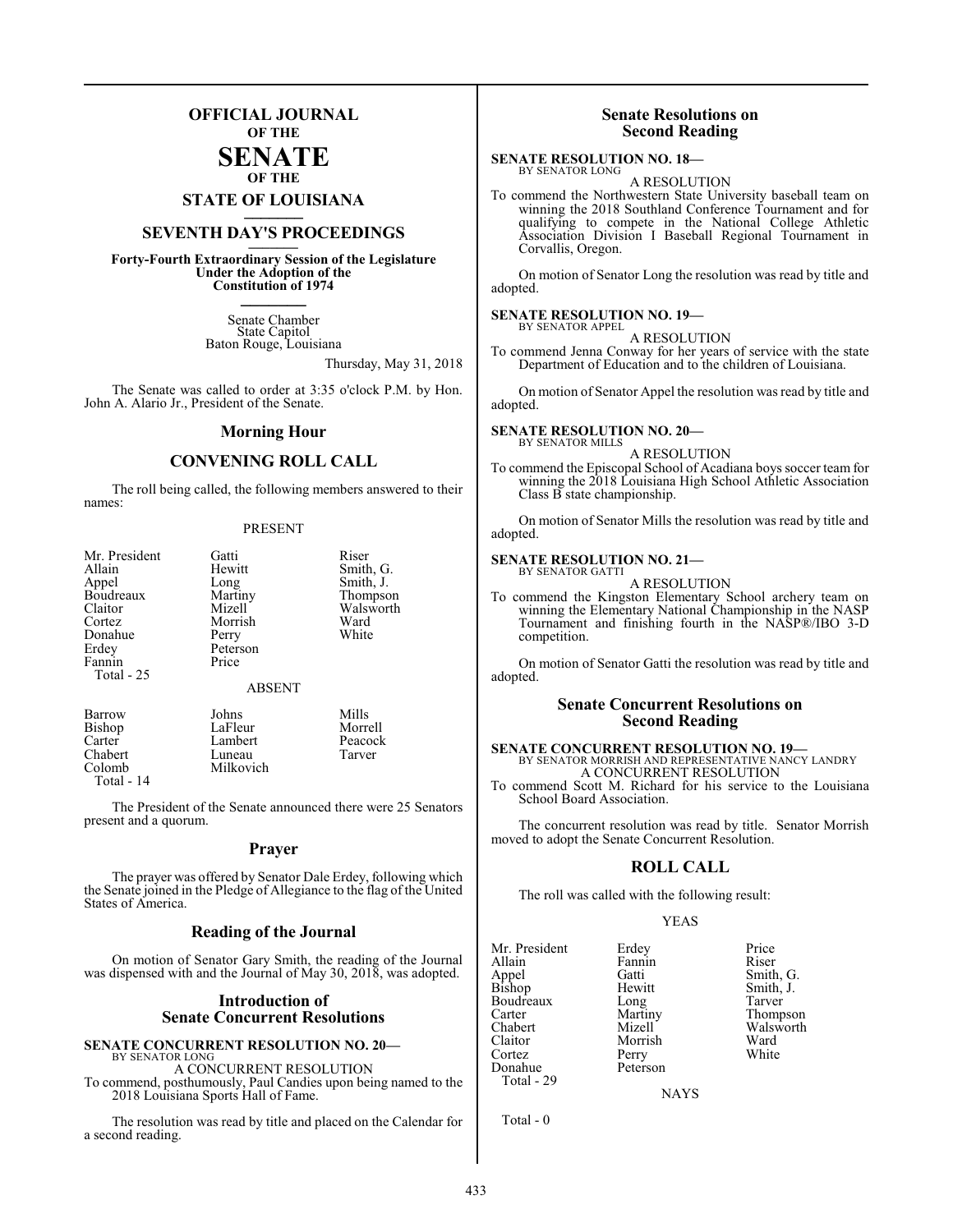### ABSENT

Johns Milkovich LaFleur Total - 10

Barrow Lambert Morrell<br>Colomb Luneau Peacock Colomb Luneau Peacock

The Chair declared the Senate adopted the Senate Concurrent Resolution and ordered it sent to the House.

## **Message from the House**

## **ASKING CONCURRENCE IN HOUSE BILLS AND JOINT RESOLUTIONS**

## May 31, 2018

To the Honorable President and Members of the Senate:

I am directed to inform your honorable body that the House of Representatives has finally passed and asks your concurrence in the following House Bills and Joint Resolutions:

| $HB$ No. 1 | HB No. 13 | <b>HB</b> No. 17 |
|------------|-----------|------------------|
| HB No. 33  | HB No. 34 | <b>HB</b> No. 35 |

Respectfully submitted, ALFRED W. SPEER Clerk of the House of Representatives

## **House Bills and Joint Resolutions**

Senator Allain asked for and obtained a suspension of the rules to read House Bills and Joint Resolutions a first and second time by title and refer them to committee.

## **HOUSE BILL NO. 1—**

BY REPRESENTATIVE HENRY AN ACT

Making annual appropriations for Fiscal Year 2018-2019 for the ordinary expenses of the executive branch of state government, pensions, public schools, public roads, public charities, and state institutions and providing with respect to the expenditure of said appropriations.

The bill was read by title and referred by the President to the Committee on Finance.

### **HOUSE BILL NO. 13—**

BY REPRESENTATIVE JACKSON AN ACT

To amend and reenact R.S. 47:158(C) and (D), 287.73(C)(4), and 287.745(B) and Section 6 of Act No. 123 of the 2015 Regular Session of the Legislature, relative to corporate income tax; to provide relative to certain exclusions, exemptions, and deductions; to provide for continued effectiveness ofreductions; to provide for an effective date; and to provide for related matters.

The bill was read by title and referred by the President to the Committee on Revenue and Fiscal Affairs.

## **Page 2 SENATE 7th DAY'S PROCEEDINGS**

### **HOUSE BILL NO. 17—**

BY REPRESENTATIVE FOIL AN ACT

To amend and reenact R.S. 47:339(A)(2) and (B)(3) and to enact R.S. 47:301(4)(m), relative to sales and use tax; to provide with respect to collection and reporting of sales and use taxes; to provide for the definition of dealer; to provide for effectiveness; and to provide for related matters.

The bill was read by title and referred by the President to the Committee on Revenue and Fiscal Affairs.

### **HOUSE BILL NO. 33—** BY REPRESENTATIVE HENRY

AN ACT

To appropriate funds for Fiscal Year 2018-2019 to make supplemental appropriations to defray the expenses of the legislature, including the House of Representatives and the Senate, the Legislative Auditor, the Legislative Fiscal Office, the Legislative Budgetary Control Council, and the Louisiana State Law Institute; to provide for an effective date; and to provide for related matters.

The bill was read by title and referred by the President to the Committee on Finance.

### **HOUSE BILL NO. 34—** BY F

| REPRESENTATIVE HENRY |        |
|----------------------|--------|
|                      | AN ACT |

To appropriate funds for Fiscal Year 2018-2019 to make supplemental appropriations to defray the expenses of the Louisiana Judiciary; to provide for an effective date; and to provide for related matters.

The bill was read by title and referred by the President to the Committee on Finance.

## **HOUSE BILL NO. 35—**

BY REPRESENTATIVE HENRY AN ACT

To appropriate funds for Fiscal Year 2018-2019 to make supplemental appropriations for the ordinaryoperating expenses of state government; to provide for an effective date; and to provide for related matters.

The bill was read by title and referred by the President to the Committee on Finance.

## **Message from the House**

## **ASKING CONCURRENCE IN HOUSE CONCURRENT RESOLUTIONS**

May 31, 2018

To the Honorable President and Members of the Senate:

I am directed to inform your honorable body that the House of Representatives has finally passed and asks your concurrence in the following House Concurrent Resolutions:

HCR No. 2

Respectfully submitted, ALFRED W. SPEER Clerk of the House of Representatives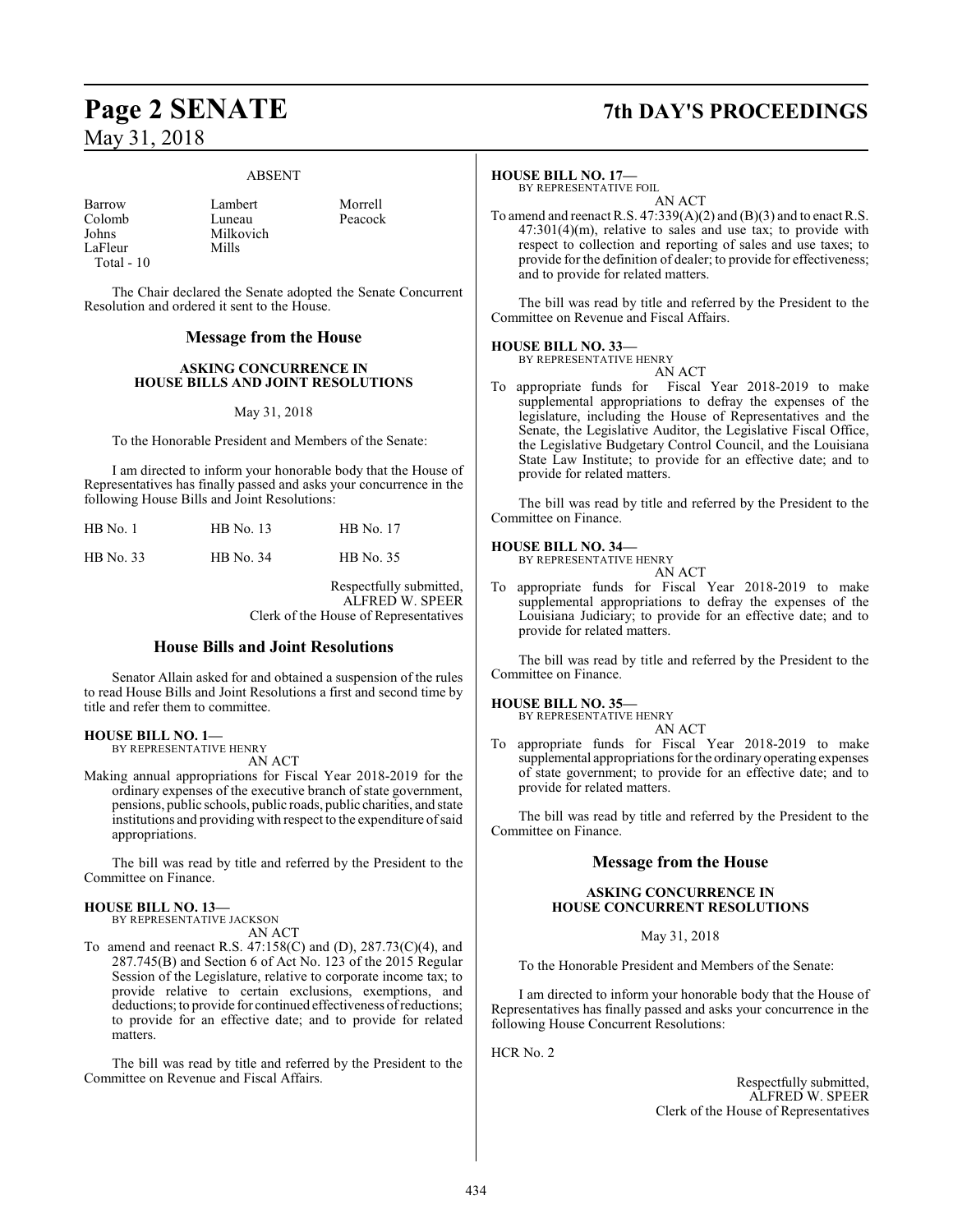## **7th DAY'S PROCEEDINGS Page 3 SENATE**

# May 31, 2018

## **House Concurrent Resolutions on First Reading**

**HOUSE CONCURRENT RESOLUTION NO. 2—** BY REPRESENTATIVES BILLIOT, CONNICK, AND LYONS AND SENATOR ALARIO

A CONCURRENT RESOLUTION

To express the condolences of the Legislature of Louisiana upon the death of Oristile Horace "O.H." Guidry, III.

The resolution was read by title and placed on the Calendar for a second reading.

## **House Concurrent Resolutions on Second Reading**

### **HOUSE CONCURRENT RESOLUTION NO. 1—** BY REPRESENTATIVE IVEY

A CONCURRENT RESOLUTION

To urge and request that certain information concerning the unfunded accrued liabilities of the state retirement systems be included in the listing of nondiscretionary expenses contained in the executive budget and supporting document.

The resolution was read by title and referred by the President to the Committee on Finance.

## **Reports of Committees**

The following reports of committees were received and read:

## **REPORT OF COMMITTEE ON**

## **FINANCE**

Senator Eric LaFleur, Chairman on behalf of the Committee on Finance, submitted the following report:

## May 31, 2018

To the President and Members of the Senate:

I am directed by your Committee on Finance to submit the following report:

## **SENATE BILL NO. 18—** BY SENATOR MORRELL

AN ACT

To enact R.S. 47:1524.1, relative to tax credits; to create a registry for tax credits with carryforwards; to provide for administration of the registry; and to provide for related matters.

Reported with amendments.

Respectfully submitted, ERIC LAFLEUR Chairman

## **REPORT OF COMMITTEE ON**

## **REVENUE AND FISCAL AFFAIRS**

Senator Jean-Paul "JP" Morrell, Chairman on behalf of the Committee on Revenue and Fiscal Affairs, submitted the following report:

## May 30, 2018

To the President and Members of the Senate:

I am directed by your Committee on Revenue and Fiscal Affairs to submit the following report:

## **SENATE BILL NO. 22—**

BY SENATOR MORRELL A JOINT RESOLUTION

Proposing to repeal Article III, Section 16(B) of the Constitution of Louisiana, relative to the revenue and appropriation; to eliminate the requirement that measures raising money or appropriating money must originate in the House of Representatives; and to specify an election for submission ofthe proposition to electors; and provide a ballot proposition.

Reported favorably.

### **SENATE BILL NO. 23—** BY SENATOR MORRELL

AN ACT

To amend and reenact the introductory paragraph of R.S. 51:1787(A), R.S. 51:1787(A)(1)(c), and the introductory paragraph of R.S.  $51:2456(B)(1)$  and to enact R.S.  $51:1787(A)(1)(d)$  and  $2456(C)$ , relative to tax credits and rebates; to change certain rebates to nonrefundable tax credits; and to provide for related matters.

Reported with amendments.

## **HOUSE BILL NO. 3—**

BY REPRESENTATIVE ABRAMSON AN ACT

To enact the Omnibus Bond Authorization Act of 2018, relative to the implementation of a five-year capital improvement program; to provide for the repeal of certain prior bond authorizations; to provide for new bond authorizations; to provide for authorization and sale of such bonds by the State Bond Commission; to provide relative to the submission of capital outlay applications; to provide with respect to the resubmission of certain capital outlay budget requests; to require approval of the commissioner of administration under certain circumstances; to require the capital outlay application to include certain information; to provide relative to line of credit recommendations for capital outlay projects; to require the approval of certain line of credit recommendations; to provide for an effective date; and to provide for related matters.

Reported with amendments.

## **HOUSE BILL NO. 12—** BY REPRESENTATIVE LEGER

AN ACT

To amend and reenact R.S. 47:339(A)(2) and (B)(3) and to enact R.S.  $47:301(4)$ (m), relative to sales and use tax; to provide with respect to collection and reporting of sales and use taxes; to provide for the definition of dealer; to provide for effectiveness; and to provide for related matters.

Reported with amendments.

### **HOUSE BILL NO. 18—** BY REPRESENTATIVE JACKSON

AN ACT

To amend and reenact R.S. 47:33(A)(5) and Section 4 of Act No. 109 of the 2015 Regular Session of the Legislature, to enact R.S. 47:33(A)(7), relative to the individual income tax credit for taxes paid to other states; to repeal provisions providing for an increase in the credit; to limit the amount of the credit; to authorize a deduction of income taxes paid to other states under certain circumstances; to provide for effectiveness; and to provide for related matters.

Reported with amendments.

**HOUSE BILL NO. 27—** BY REPRESENTATIVE LANCE HARRIS AN ACT

To amend and reenact R.S. 47:301(16)(o)(i), 302(R)(2) and (3), (S), (T),(X)(introductoryparagraph), (AA)(introductory paragraph),  $(\overrightarrow{AA})(\overrightarrow{29})$  through  $(\overrightarrow{31})$ , and  $(\overrightarrow{AA})(\overrightarrow{32})$ (introductory paragraph),  $321(\text{H})(2)$  through (6), and (I) through (K), and  $321.1(\text{A})$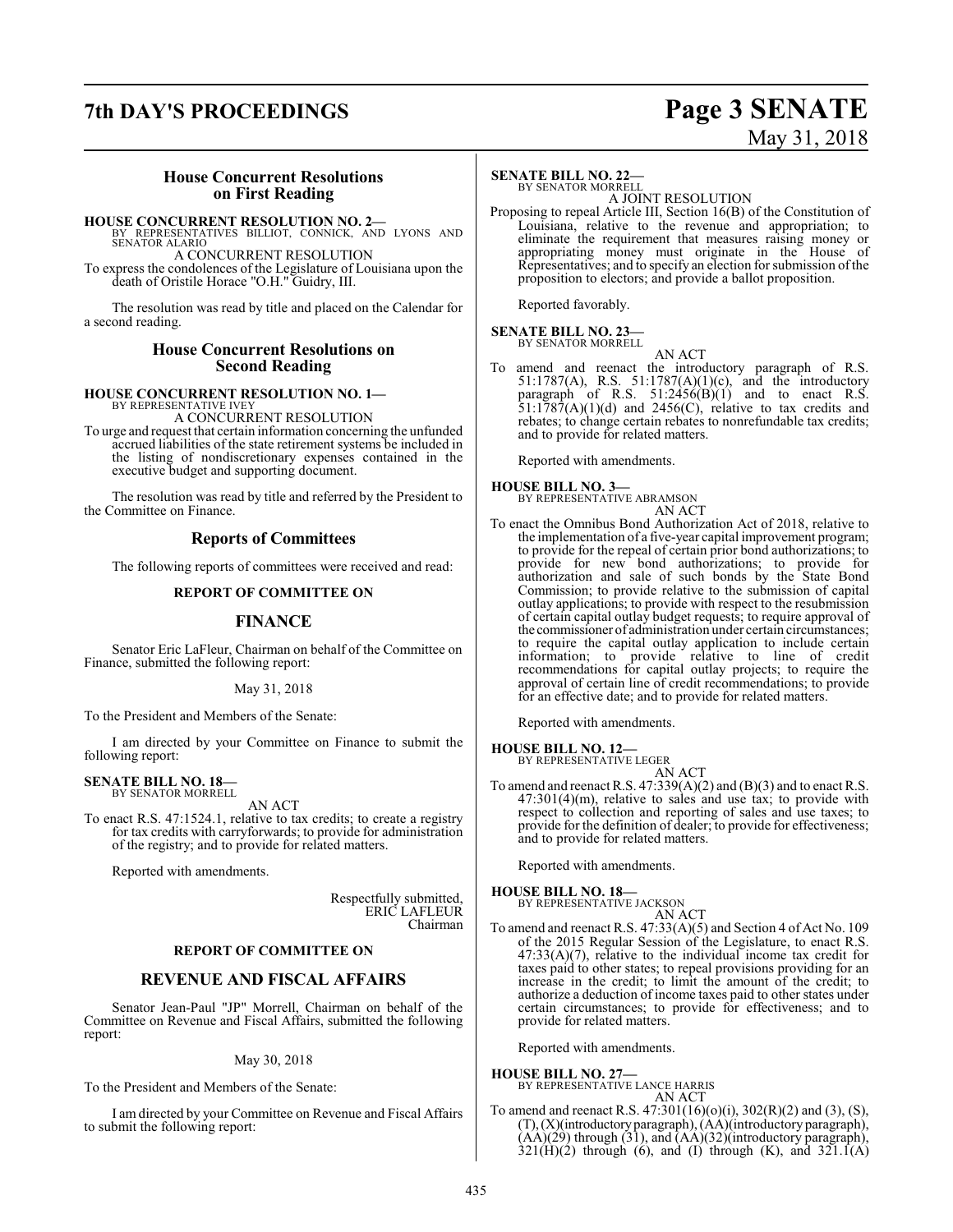## **Page 4 SENATE 7th DAY'S PROCEEDINGS**

through (C), (E), (F)(introductory paragraph),  $(F)(66)$ (introductory paragraph),  $(F)(67)$  through  $(69)$ , and  $(F)(70)$ (introductory paragraph), and 331(P), (Q), and (R), to enact R.S 47:302(BB) and (CC), 321(P) and (Q), 321.1(I) and (J), and 331(V) and (W), and to repeal R.S. 47:302(Y), 321(M), 331(T), and Act No. 395 of the 2017 Regular Session of the Louisiana Legislature, relative to state sales and use taxes; to provide for the tax rate; to provide for the applicability of certain exclusions and exemptions applicable to certain taxes; to provide for effectiveness; and to provide for related matters.

Reported with amendments.

## **HOUSE BILL NO. 28—** BY REPRESENTATIVE ABRAMSON

AN ACT

To appropriate funds fromcertain sources in specific amounts for the making of supplemental appropriations to the capital outlay budget for Fiscal Year 2018-2019; to provide for an effective date; and to provide for related matters.

Reported with amendments.

Respectfully submitted, JEAN-PAUL "JP" MORRELL Chairman

## **Senate Bills and Joint Resolutions on Second Reading Just Reported by Committees**

Senator Erdey asked for and obtained a suspension of the rules to take up Senate Bills and Joint Resolutions just reported by Committees.

## **SENATE BILL NO. 18—** BY SENATOR MORRELL

AN ACT

To enact R.S. 47:1524.1, relative to tax credits; to create a registry for tax credits with carryforwards; to provide for administration of the registry; and to provide for related matters.

Reported with amendments by the Committee on Finance.

## **SENATE COMMITTEE AMENDMENTS**

Amendments proposed by Senate Committee on Finance to Engrossed Senate Bill No. 18 by Senator Morrell

AMENDMENT NO. 1 On page 1, line 9, delete "**registration and**"

AMENDMENT NO. 2 On page 1, line 17, after "**against**" insert "**income or corporation franchise**"

AMENDMENT NO. 3

On page 2, line 1, after "**filed**" change "**on or**" to "**for an income tax period beginning before January 1, 2018, or for a franchise tax period beginning**"

AMENDMENT NO. 4

On page 2, line 2, after "**shall**" delete "**not**" and delete lines 3 and 4 and insert "**include only credits receiving priority pursuant to R.S. 47:1675(B)(3) and (4) and shall not include credits allowed to be carried forward pursuant to R.S. 47:297.4(B)(2) or R.S. 47:6104(C).**"

AMENDMENT NO. 5 On page 2, line 6, delete "**registered**" and insert "**recorded**"

AMENDMENT NO. 6 On page 2, line 9, delete "**redeemed**" and insert "**utilized**"

AMENDMENT NO. 7 On page 2, lines 12 and 13, delete "**or cannot be utilized within the year the credit is issued**"

AMENDMENT NO. 8 On page 2, line 18, change "**hereinafter referred to**" to "**referred to in this Section**"

AMENDMENT NO. 9 On page 2, lines 18 and 19, delete "**registration and**"

AMENDMENT NO. 10 On page 3, delete lines 1 through 5

AMENDMENT NO. 11 On page 3, line 6, change "**(4)**" to "**(3)**"

AMENDMENT NO. 12 On page 3, line 9, after "**shall**" delete "**either**"

AMENDMENT NO. 13

On page 3, lines 9 and 10, delete "**or register the credit with the department on or before November 15, 2019.**" and insert "**on a return for the income tax period beginning on or after January 1, 2018, and before January 1, 2019, or the franchise tax period beginning on or after January 1, 2019, and before January 1, 2020.**"

### AMENDMENT NO. 14

On page 3, lines 11 and 12, delete "**or registered on or before November 15, 2019**" and insert "**as provided in this Subparagraph**"

AMENDMENT NO. 15 On page 3, at the end of line 14, insert "**The secretary shall not grant an exception unless the exception is first approved by the Joint Legislative Committee on the Budget.**"

## AMENDMENT NO. 16

On page 3, delete lines 17 and 18, and on line 19, delete "**balance to carry forward, no registration is required.**" and insert "**claim the full tax credit balance on a return for the income tax period beginning on or after January 1, 2018, and before January 1, 2019, or the franchise tax period beginning on or after January 1, 2019, and before January 1, 2020.** 

AMENDMENT NO. 17 On page 3, line 20, delete "**or registered**"

AMENDMENT NO. 18 On page 3, at the end of line 23, insert "**The secretary shall not grant an exception unless the exception is first approved by the Joint Legislative Committee on the Budget.**"

AMENDMENT NO. 19 On page 3, line 24, change "**(5)**" to "**(4)**"

AMENDMENT NO. 20 On page 4, line 4, change "**pursuant to the provisions of**" to "**by any lawful means, including those provided in**"

AMENDMENT NO. 21 On page 4, line 8, after "**access.**" and before "**Information**" insert "**(1)**"

AMENDMENT NO. 22

On page 4, between lines 11 and 12, insert the following:

"**(2) Notwithstanding the provisions of Paragraph (1) of this Subsection, the secretary shall include in the tax exemption budget the following information:**

**(a) The number of businesses which receive each tax credit. (b) The parish or location of each business which receives a tax credit; provided, that if fewer than ten businesses receive a particular tax credit, the tax exemption budget may group such**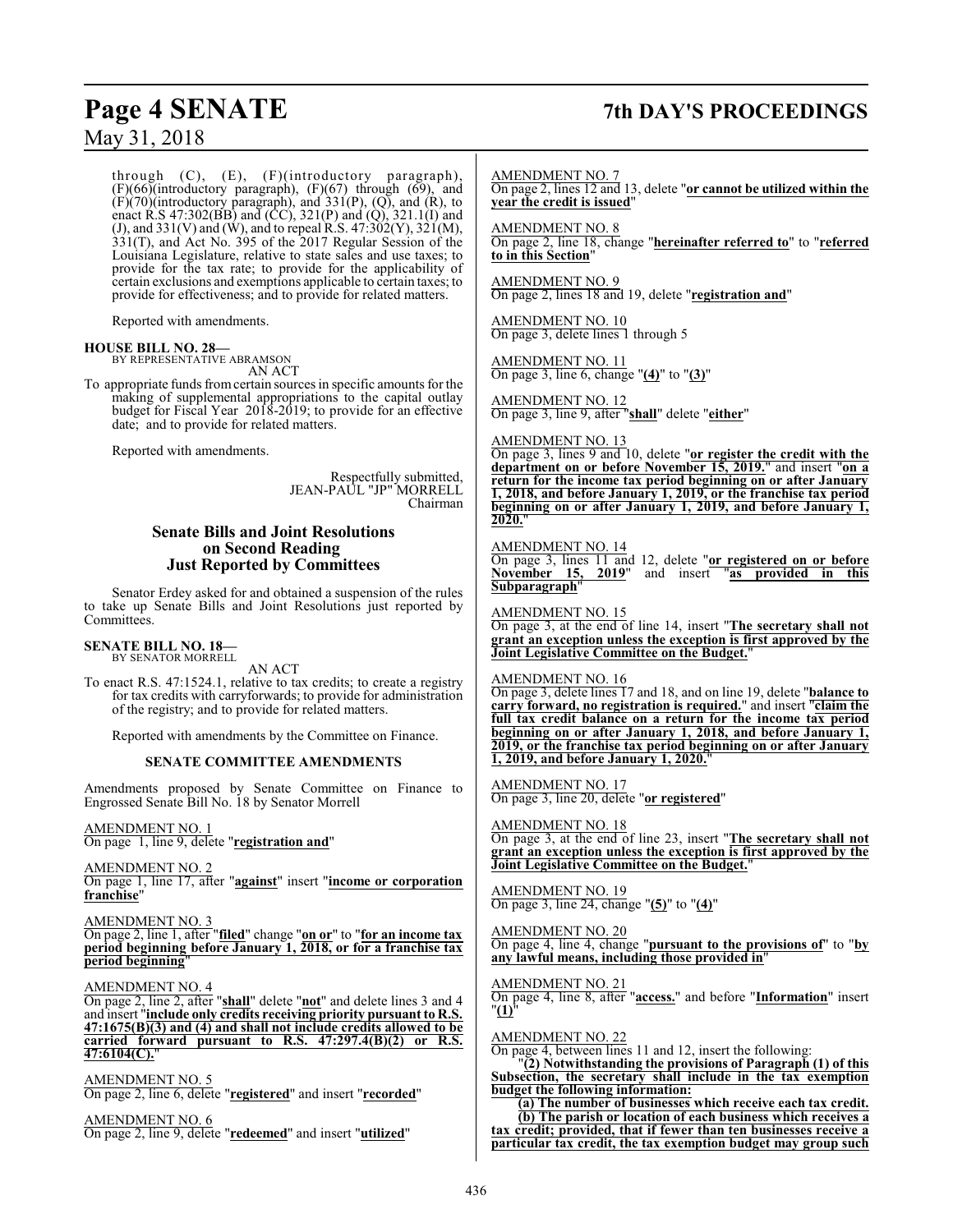## **7th DAY'S PROCEEDINGS Page 5 SENATE**

# May 31, 2018

**tax credit with another tax credit which also has fewer than ten businesses receiving it.**

**(c) The information shall be displayed in a manner that identifies:**

**(i) The industry group by North American Industry Classification System sector.**

**(ii) The number of taxpayers by industry.**

**(iii) The total tax burden by industry group by individual tax before the credit.**

**(iv) The total value to each industry group for each credit.**

**(v) The total tax value by each industry group by individual tax of the tax collections after the credit.**

**(3) The items contained in Paragraph (2) of this Subsection shall be published to the extent that the information is available to the department, on a schedule to be determined by the secretary of the department, and fully implemented by the date of publication of the Fiscal Year 2018-2019 tax exemption budget on or before March 1, 2020. The secretary shall ensure that the publication shall not include confidential information.**"

## AMENDMENT NO. 23

On page 4, line 14, after "**Section.**" and before "**The**" insert "**In addition to submitting the proposed rules to the appropriate standing committees of the legislature as required by the Administrative Procedure Act, the proposed rules shall be submitted to the Joint Legislative Committee on the Budget for approval prior to the rules being promulgated.**"

## AMENDMENT NO. 24

On page 4, line 15, change "**Paragraph (C)(4)**" to "**Paragraph**  $(C)(3)$ 

On motion of Senator Allain, the committee amendment was adopted. The amended bill was read by title, ordered reengrossed and passed to a third reading.

### **SENATE BILL NO. 22—** BY SENATOR MORRELL

A JOINT RESOLUTION

Proposing to repeal Article III, Section 16(B) of the Constitution of Louisiana, relative to the revenue and appropriation; to eliminate the requirement that measures raising money or appropriating money must originate in the House of Representatives; and to specify an election for submission ofthe proposition to electors; and provide a ballot proposition.

Reported favorably by the Committee on Revenue and Fiscal Affairs. The bill was read by title, ordered engrossed and passed to a third reading.

## **SENATE BILL NO. 23—** BY SENATOR MORRELL

AN ACT

To amend and reenact the introductory paragraph of R.S. 51:1787(A), R.S. 51:1787(A)(1)(c), and the introductory paragraph of R.S.  $51:2456(B)(1)$  and to enact R.S.  $51:1787(A)(1)(d)$  and  $2456(C)$ , relative to tax credits and rebates; to change certain rebates to nonrefundable tax credits; and to provide for related matters.

Reported with amendments by the Committee on Revenue and Fiscal Affairs.

## **SENATE COMMITTEE AMENDMENTS**

Amendments proposed by Senate Committee on Revenue and Fiscal Affairs to Original Senate Bill No. 23 by Senator Morrell

AMENDMENT NO. 1

On page 2, delete line 17 and insert: "**his qualified expenditures to the extent his capitalized basis is**"

AMENDMENT NO. 2

On page 2, line 23, delete "**Final application**" and insert "**Application**"

### AMENDMENT NO. 3

On page 3, delete lines 2 through 5 and insert:

"**(iv) This credit shall be allowed against the income tax for the taxable period in which the project is placed in service and against the franchise tax for the taxable period following the taxable period in which the project is placed in service. If the tax credit allowed pursuant to this Subparagraph exceeds the amount of such taxes due, any unused credit may be carried forward as a credit against subsequent tax liability for a period not to exceed ten years.**"

## AMENDMENT NO. 4

On page 4, line 15, change "**a taxpayer's**" to "**his**"

## AMENDMENT NO. 5

On page 4, line 21, delete "**Final application**" and insert "**Application**"

### AMENDMENT NO. 6

On page 4, delete line 29 and on page 5, delete lines 1 through 3 and insert:

"**(4) This credit shall be allowed against the income tax for the taxable period in which the project is placed in service and against the franchise tax for the taxable period following the taxable period in which the project is placed in service. If the tax credit allowed pursuant to this Subparagraph exceeds the amount of such taxes due, any unused credit may be carried forward as a credit against subsequent tax liability for a period not to exceed ten years.**"

On motion of Senator Erdey, the committee amendment was adopted. The amended bill was read by title, ordered engrossed and passed to a third reading.

## **House Bills and Joint Resolutions on Second Reading Just Reported by Committees**

Senator Erdey asked for and obtained a suspension of the rules to take up House Bills and Joint Resolutions just reported by Committees.

## **HOUSE BILL NO. 3—**

BY REPRESENTATIVE ABRAMSON AN ACT

To enact the Omnibus Bond Authorization Act of 2018, relative to the implementation of a five-year capital improvement program; to provide for the repeal of certain prior bond authorizations; to provide for new bond authorizations; to provide for authorization and sale of such bonds by the State Bond Commission; to provide relative to the submission of capital outlay applications; to provide with respect to the resubmission of certain capital outlay budget requests; to require approval of the commissioner of administration under certain circumstances; to require the capital outlay application to include certain information; to provide relative to line of credit recommendations for capital outlay projects; to require the approval of certain line of credit recommendations; to provide for an effective date; and to provide for related matters.

Reported with amendments by the Committee on Revenue and Fiscal Affairs.

## **SENATE COMMITTEE AMENDMENTS**

Amendments proposed by Senate Committee on Revenue and Fiscal Affairs to Reengrossed House Bill No. 3 by Representative Abramson

## AMENDMENT NO. 1

On page 1, line 7, after "requests;" delete the remainder of the line, and delete lines 8 through 10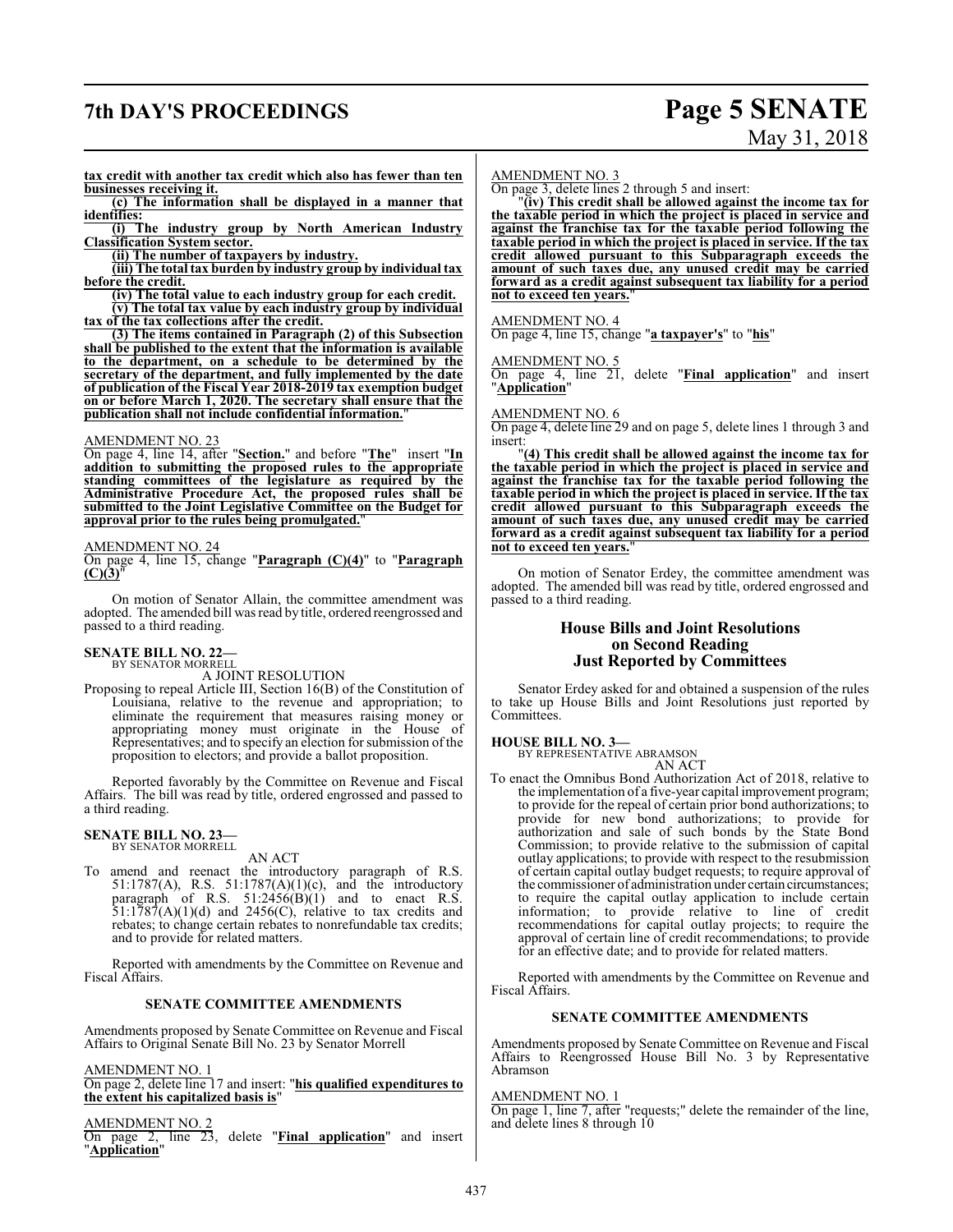## AMENDMENT NO. 2

On page 1, line 11, delete "of credit recommendations;"

## AMENDMENT NO. 3

On page 3, line 12, change "Act." to "Act or the provisions of this Act."

## AMENDMENT NO. 4

On page 7, line 28, after "(1)(A) of" and before "House" insert "the Act which originated as"

## AMENDMENT NO. 5

On page 8, line 5, after "(1)(B) of" and before "House" insert "the Act which originated as"

## AMENDMENT NO. 6

On page 8, delete lines 19 through 30, and on page 9, delete lines 1 through 4

## AMENDMENT NO. 7

On page 9, line 5, change "Section 12" to "Section 11"

On motion of Senator Erdey, the committee amendment was adopted. The amended bill was read by title and referred to the Legislative Bureau.

## **HOUSE BILL NO. 12—** BY REPRESENTATIVE LEGER

AN ACT

To amend and reenact R.S.  $47:339(A)(2)$  and  $(B)(3)$  and to enact R.S.  $47:301(4)(m)$ , relative to sales and use tax; to provide with respect to collection and reporting of sales and use taxes; to provide for the definition of dealer; to provide for effectiveness; and to provide for related matters.

Reported with amendments by the Committee on Revenue and Fiscal Affairs..

## **SENATE COMMITTEE AMENDMENTS**

Amendments proposed by Senate Committee on Revenue and Fiscal Affairs to Reengrossed House Bill No. 12 by Representative Leger

## AMENDMENT NO. 1

On page 1, delete lines 2 through 5, and insert:

"To amend and reenact R.S.  $47:301(3)(a)$ ,  $(14)(g)(i)(aa)$ ,  $(16)(o)(i)$ ,  $302(R)(2)$  and  $(3)$ ,  $(S)$ ,  $(T)$ ,  $(X)(introducing)$  paragraph), (AA)(introductory paragraph), (AA)(29) through (31), and  $(AA)(32)$ (introductory paragraph),  $321(H)(2)$  through (6), and (I) through  $(K)$ , and  $321.1(A)$  through  $(C)$ ,  $(E)$ ,  $(F)$ (introductory paragraph), (F)(66)(introductory paragraph), (F)(67) through  $(69)$ , and  $(F)(70)$ (introductory paragraph), and  $331(P)$ ,  $(Q)$ , and (R), to enact R.S. 47:302( $\overline{B}B$ ) and  $\overline{CC}$ ), 321( $\overline{P}$ ) and (Q),  $321.1(I)$  and (J), and  $331(V)$  and (W), and to repeal R.S. 47:302(Y), 321(M), 331(T), and Act No. 395 of the 2017 Regular Session of the Louisiana Legislature, relative to state sales and use taxes; to provide for the tax rate; to provide for the applicability of certain exclusions and exemptions applicable to certain taxes; to provide for effectiveness; and to provide for related matters."

## AMENDMENT NO. 2

On page 1, delete lines 7 through 20, on page 2 delete lines 1 through 29, and on page 3 delete lines 1 through 21 and insert:

"Section 1. R.S. 47:301(3)(a),  $(14)(g)(i)(aa)$ ,  $(16)(o)(i)$ ,  $302(R)(2)$  and  $(3)$ ,  $(S)$ ,  $(T)$ ,  $(X)$ (introductory paragraph), (AA)(introductory paragraph), (AA)(29) through (31), and  $(AA)(32)$ (introductory paragraph),  $321(H)(2)$  through (6), and (I) through  $(K)$ , and  $321.1(A)$  through  $(C)$ ,  $(E)$ ,  $(F)$ (introductory paragraph), (F)(66)(introductory paragraph), (F)(67) through (69), and  $(F)(70)$ (introductory paragraph), and 331 $(P)$ ,  $(Q)$ , and  $(R)$  are hereby amended and reenacted and R.S. 47:302(BB) and (CC),  $321(P)$  and (Q),  $321.1(I)$  and (J), and  $331(V)$  and (W) are hereby enacted to read as follows:

§301. Definitions

## **Page 6 SENATE 7th DAY'S PROCEEDINGS**

As used in this Chapter the following words, terms, and phrases have the meanings ascribed to themin this Section, unless the context clearly indicates a different meaning: \* \* \*

(3)(a) "Cost price" means the actual cost of the articles of tangible personal property without any deductions therefrom on account of the cost of materials used, labor, or service cost, except those service costs for installing the articles of tangible personal property if such cost is separately billed to the customer at the time of installation, transportation charges, or any other expenses whatsoever, or the reasonable market value of the tangible personal property at the time it becomes susceptible to the use tax, whichever is less.

\* \* \* (14) "Sales of services" means and includes the following:

\* \* \*  $(g)(i)(aa)$  The furnishing of repairs to  $or$  the installation of</u> tangible personal property, including but. The furnishing of repairs includes but is not restricted to the repair and servicing of automobiles and other vehicles, electrical and mechanical appliances and equipment, watches, jewelry, refrigerators, radios, shoes, and office appliances and equipment. The installation oftangible personal property shall be taxable solely for purposes of the sales and use tax imposed by the state or any political subdivision whose boundaries are coterminous with those of the state. \* \* \*

(16)

\* \* \* (o)(i) Solely for purposes of the imposition of the sales and use tax levied by the state under R.S. 47:302, 321, and 331, the For purposes of the imposition of the sales and use tax levied by the state and any political subdivision whose boundaries are coterminous with those of the state, the term "tangible personal property" shall not include machinery and equipment as defined in and subject to the requirements of R.S.  $47:301(3)(i)(ii)$  Subitem(3)(i)(ii) of this Section which is purchased by a utility regulated by the Public Service Commission or the council of the City of New Orleans. For the purposes of this Paragraph, the term "utility" shall mean a person regulated by the Public Service Commission or the council of the City of New Orleans who is assigned a North American Industrial Classification System Code 22111, Electric Power Generation, as it existed in 2002. Such utility shall also be considered a "manufacturer" for purposes of R.S.  $47:301(3)(i)(ii)$  Subitem (3)(i)(ii) of this Section.

\* \* \* §302. Imposition of tax \* \* \*

R.

\* \* \* (2) Notwithstanding any other provision of law to the contrary, including but not limited to any contrary provisions of this Chapter, the exemption provided for in R.S.  $47:305(A)(2)$  and  $305.25(A)(3)$ shall be applicable, operable, and effective from July 1,  $2007$ , through June 30, 2018.

(3) Notwithstanding any other provision of law to the contrary which makes any sales and use tax exemption inapplicable, inoperable, and of no effect, the exemption provided in R.S. 47:305(D)(2) shall be applicable, operable, and effective from January 1, 1998, through June 30, 2018.

\* \* \* S. Notwithstanding any other provision of law to the contrary and specifically notwithstanding any provision enacted during the 2004 First Extraordinary Session which makes any sales and use tax exemption inapplicable, inoperable, and of no effect, the exemption provided in R.S. 47:305.51 shall be applicable, operable, and effective for all taxable periods beginning on or after July 1, 2007, through June 30, 2018.

T. Notwithstanding any other provision of law to the contrary and specifically notwithstanding any provision enacted to make any sales and use tax exemption inapplicable, inoperable, and of no effect, the exemption provided in R.S.  $47:30\overline{5}(A)(5)(b)$  shall be applicable, operable, and effective from July 1, 2009, through June 30, 2018.

\* \* \*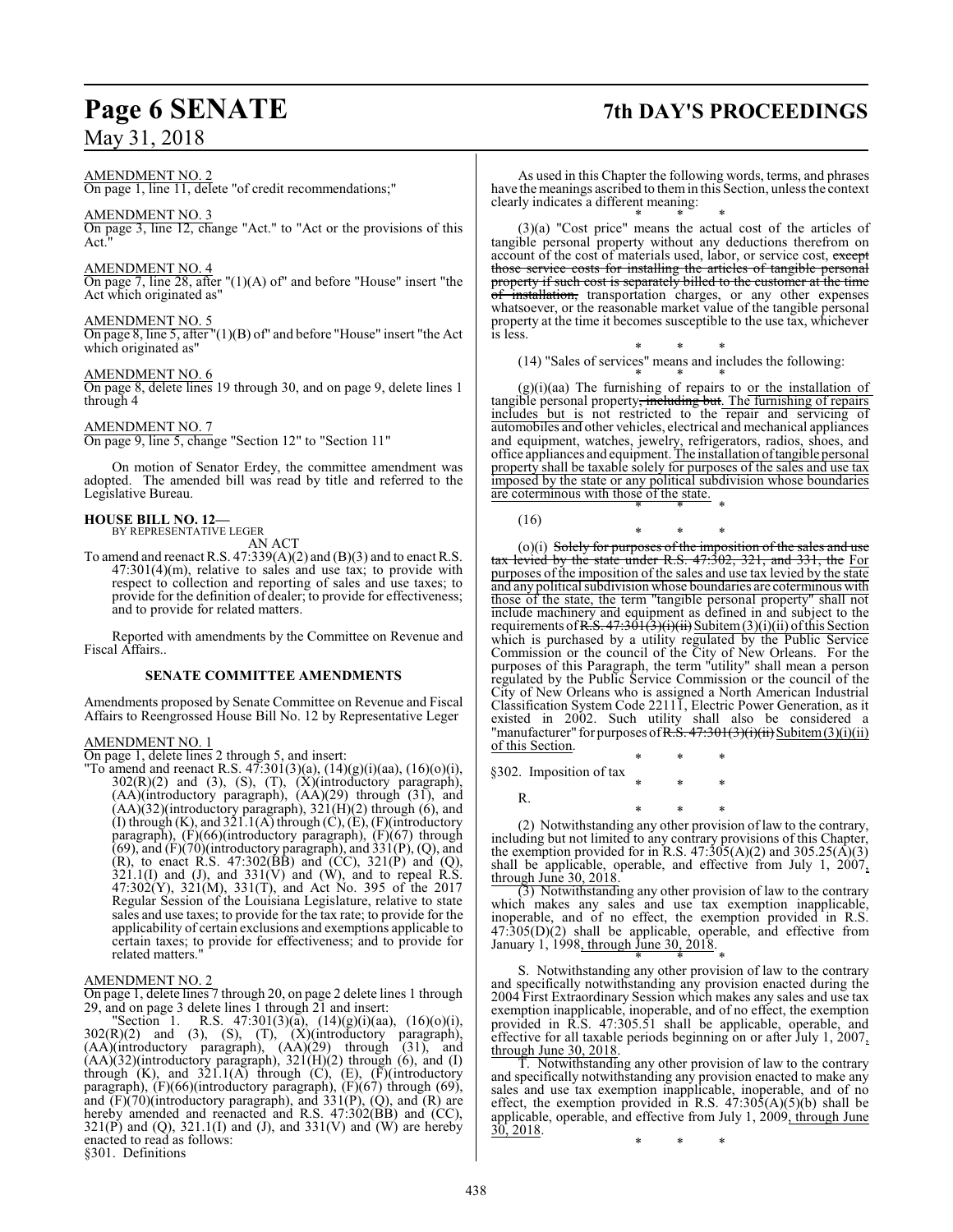## **7th DAY'S PROCEEDINGS Page 7 SENATE**

X. Notwithstanding any other provision of law to the contrary, including but not limited to any contrary provisions of this Chapter, for the period April 1, 2016, through  $\frac{\text{fuly 1, 2018 June 30, 2018}}{\text{fump 1, 2018}}$ there shall be no exclusions and exemptions, and no exclusions as defined in R.S. 47:301, to the tax levied pursuant to the provisions of this Section except for exemptions and exclusions for sales or purchases of the following items and for those items enumerated in Subsection AA of this Section:

\* \* \* AA. Notwithstanding any other provision of this Section to the contrary, except as provided in Paragraphs (29) through (32) of this Subsection, beginning July 1, 2016, through June 30, 2018, the following specific exclusions and exemptions shall be applicable to the tax levied pursuant to the provisions of this Section:

\* \* \* (29) Beginning July 1, 2017, through June 30, 2018, the exclusion for surface preparation, painting, and coating fixed or rotarywing aircraft and certified transport category aircraft registered outside of this state, as provided in R.S.  $47:301(14)(g)(iv)$ .

(30) Beginning July 1, 2017, through June  $30, 2018$ , purchases and leases by qualifying radiation therapy treatment centers, as provided in R.S. 47:305.64.

(31) Beginning July 1, 2017, through June 30, 2018, sales and purchases of medical devices used by patients under the supervision of a physician, as provided in R.S.  $47:305(D)(1)(s)$ .

(32) Beginning October 1, 2017, through June 30, 2018:

\* \* \* BB. Notwithstanding any other provision of law to the contrary, including but not limited to any contrary provisions of this Chapter, beginning July 1, 2018 through June 30, 2023, there shall be no exemptions and no exclusions to the tax levied pursuant to the provisions of this Section, except for the retail sale, use, consumption, distribution, or storage for use or consumption of the following:

(1) Food for home consumption as defined in R.S.  $47:305(D)(1)(n)$  through (r) on January 1, 2003, as provided in Article VII, Section 2.2 of the Constitution of Louisiana.

(2) Natural gas as provided in Article VII, Section 2.2 of the Constitution of Louisiana.

(3) Electricity as provided in Article VII, Section 2.2 of the Constitution of Louisiana.

(4) Water as provided in Article VII, Section 2.2 of the Constitution of Louisiana.

(5) Prescription drugs as provided in Article VII, Section 2.2 of the Constitution of Louisiana.

(6) Gasoline and other motor fuels subject to the state excise tax on fuel as provided in Article VII, Section 27 of the Constitution of Louisiana.

(7) Sales to the United States government and its agencies as provided in R.S. 47:301(10)(g), excluding any sale pursuant to a contract that provides that the contractor is responsible for the payment of any sales and use tax.

(8) Other constructions permanently attached to the ground as provided in R.S. 47:301(16)(l).

(10) Installation of oil field board roads as provided in R.S.  $47:301(3)(c)$ .

(11) Transactions involving the construction or overhaul of United States Navy vessels as provided in R.S. 47:301(7)(c) and  $(14)(h)$ .

(12) Property purchased for exclusive use outside the state as provided in R.S. 47:305.10.

(13) Sales, leases, or rentals of tangible personal property paid by or under the provisions of Medicare as provided in R.S. 47:315.3.

(14) Sales of human tissue transplants as provided in R.S. 47:301(10)(d).

(15) Sales of raw agricultural commodities as provided in R.S. 47:301(10)(e).

(16) Sales of food by a youth-serving organization chartered by the Congress of the United States as provided in R.S. 47:301(10)(h).

(17) Tangible personal property sold or donated to a food bank as provided in R.S.  $47:301(10)(j)$  and  $(18)(a)(i)$ .

(18) Materials used in the collection of blood as provided in R.S. 47:301(16)(j).

# May 31, 2018

(19) Aphaeresis kits and leuko reduction filters as provided in R.S.  $47:301(16)(k)$ .

(20) Donations to schools and food banks fromresale inventory as provided in R.S. 47:301(18)(a).

(21) Manufacturer's rebates on a new motor vehicle as provided in R.S.  $47:301(3)$ (e) and  $(13)$ (b).

(22) Leases or rentals of railroad rolling stock as provided in R.S.  $\overline{47:301(4)(k)}$ , rail rolling stock sold or leased in Louisiana as provided in  $R.S. 47:305.50(E)(1)$ , and parts or services used in the fabrication, modification, or repair of rail rolling stock as provided in R.S.  $47:305.50(E)(2)$ .

(23) Sales, purchases, and leases of tangible personal property by free hospitals as provided in R.S.  $47:301(7)(e)$ ,  $(10)(p)$ , and  $(18)(c)$ .

 $(24)$  Purchases by a nonprofit entity that sells donated goods as provided in R.S. 47:301(8)(f).

(25) Tangible personal property for resale as provided in R.S.  $47:301(10)(a)(i)$ .

(26) Purchases of property for lease orrental as provided in R.S.  $47:301(10)(a)(iii)$  and  $(18)(a)(iii)$ .

(27) Isolated or occasional sales of tangible personal property by a person not engaged in such business as provided in R.S.  $\overline{47:301(1)}$  and  $\overline{(10)}(c)(ii)(bb)$ .

(28) Use of a motor vehicle in Louisiana by a member of the active duty military as provided in R.S.  $47:303(A)(3)(a)$  and 305.48.

(29) Purchases made under the Supplemental Nutrition Assistance Program through WIC Program Vouchers as provided in R.S. 47:305.46.

(30) An article traded in on the purchase of tangible personal property as provided in R.S. 47:301(13)(a).

(31) Donation of toys as provided in R.S.  $47:301(10)(aa)(i)$  and  $(18)(m)$ .

(32) Stocks, bonds, notes, and other obligations or securities as provided in R.S. 47:301(16)(b)(i).

(33) Credit for sales and use taxes paid to another state on tangible personal property imported in Louisiana as provided in R.S. 47:303(A)(3)(a).

(34) Work product of certain professionals as provided in R.S.  $47:301(16)(e)$ .

(35) Purchases by a regionally accredited independent educational institution as provided in R.S. 47:301(8)(b).

(36) Sales through a coin-operated vending machine as provided in R.S.47:301(10)(b)(i).

(37) Purchases by a private postsecondary academic degreegranting institution as provided in R.S.  $47:301(10)(cc)$  and  $(18)(n)$ .

(38) Purchases of food items for school lunch and breakfast programs by a nonpublic elementary or secondary school as provided

 $\frac{\text{in R.S. 47:301(10)(dd)}}{(39)}$  Funeral directing services as provided in R.S. 47:301(14)(j).

(40) Feed and feed additives for animals held for business purposes as provided in R.S.  $47:305(A)(4)$ .

(41) Farm products produced and used by farmers as provided in R.S. 47:305(B).

(42) Sale of fertilizer and containers to farmers as provided in R.S.  $47:305(D)(1)(f)$ .

(43) Sales of seeds for planting crops as provided in R.S. 47:305.3.

 $\overline{(44)}$  Sales of pesticides for agricultural purposes as provided in R.S.  $47:305.8$ .

(45) The cost price for the printing of a news publication as provided in R.S. 47:301(3)(h).

(46) Vehicle rentals to a warranty customer as provided in R.S.  $47:301(7)(h)$ .

 $\overline{(47)}$  Leases or rentals of a crane and related equipment with an operator as provided in R.S.  $47:301(7)(k)$ .

(48) Sales by and to the state and its political subdivisions as provided in R.S.  $47:301(8)(c)$ .

(49) Sales of materials for further processing as provided in R.S.  $47:301(10)(c)(i)(aa)$ .

(50) The sales price for new farm equipment used in poultry production as provided in R.S. 47:301(13)(c).

(51) A factory built home as provided in R.S.  $47:301(16)(g)$ .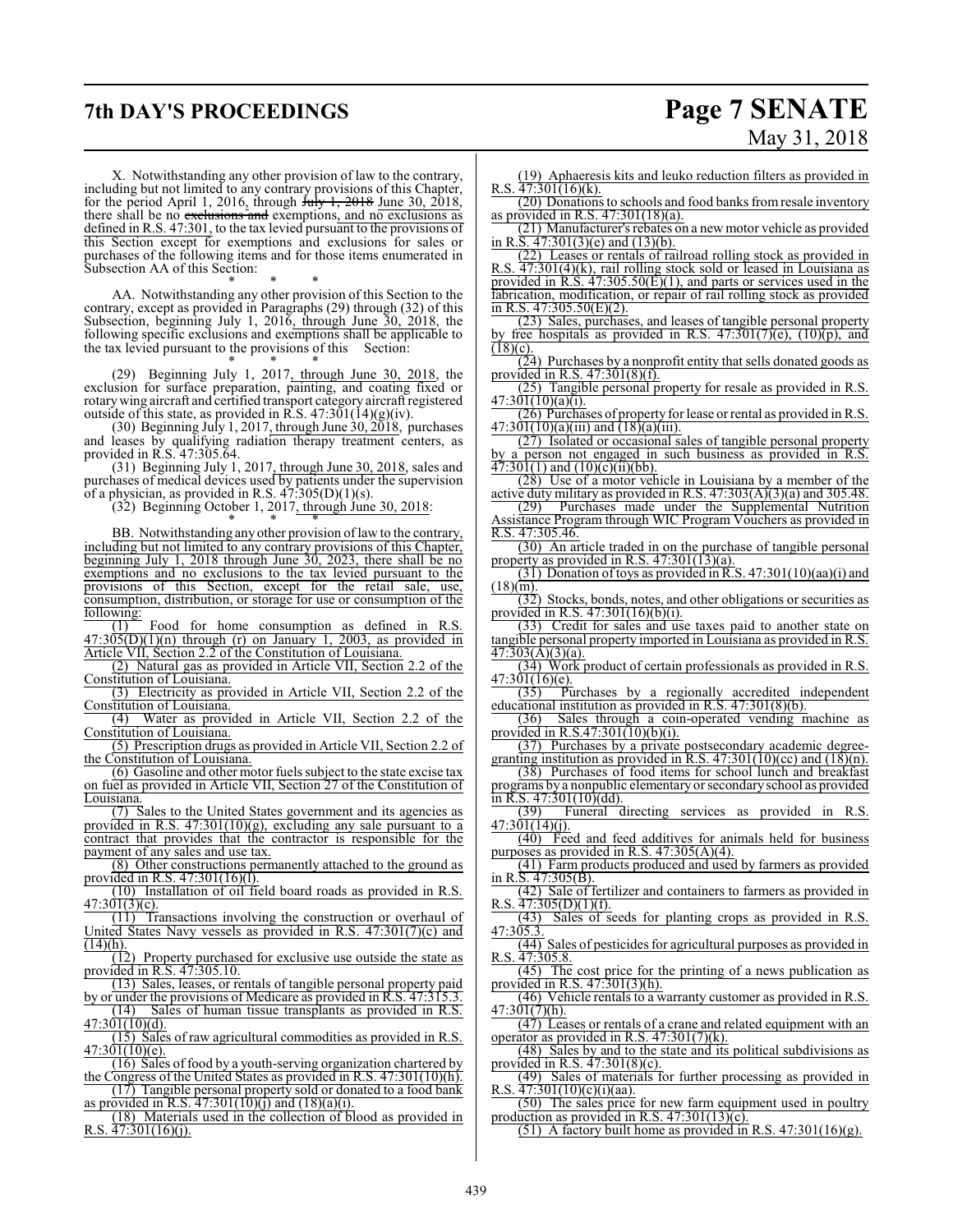## **Page 8 SENATE 7th DAY'S PROCEEDINGS**

May 31, 2018

(52) Any advertising service rendered by an advertising business as provided in Subsection D of this Section.

(53) Sales of livestock, poultry, and other farm products direct from a farm as provided in R.S.  $47:305(A)(1)$ .

(54) Sales of livestock at a public sale sponsored by a breeders' or registry association or at a livestock auction market as provided in  $R.S. 47:305(A)(2)$ .

(55) Sales of agricultural commodities by a person other than the producer, for use in further processing as provided in R.S. 47:305(A)(3).

(56) Transactions in interstate commerce and tangible personal property imported into this state, or produced or manufactured in this state, for export as provided in R.S. 47:305(E).

(57) Ships, vessels, barges, and related supplies as provided in R.S.  $47:305.1$ .

(59) A truck and trailer if used at least eighty percent of the time in interstate commerce as provided in R.S. 47:305.50(A).

(60) Freight cars, piggyback trailers, and rail rolling stock, and railroad ties as provided in R.S. 47:305.45 and 305.50(F).

(61) Sales or purchases by a council on aging as provided in R.S. 47:305.66.

(62) Sales of pharmaceuticals administered to livestock for agricultural purposes as provided in R.S. 47:301(16)(f).

(63) Materials used in the production of crawfish and catfish as provided in R.S.  $47:305(A)(5)$  and (6).

(64) Sales of room rentals by a camp or retreat facility owned

by a nonprofit organization as provided in R.S. 47:301(6)(b). (65) Sales of room rentals by a homeless shelter as provided in R.S.  $47:301(6)(c)$ .

(66) Sales, leases, and rentals of tangible personal property to Boys State of Louisiana, Inc. and Girls State of Louisiana, Inc. as provided in R.S.  $47:301(7)(g)$  and  $(10)(r)$ .

(67) Sales or purchases of fire-fighting equipment by a volunteer fire department as provided in R.S. 47:301(10)(o).

(68) Sales to, and leases, rentals, and use of educational materials and equipment used for classroom instruction by a parochial and private elementary and secondary school that complies with the court order from the Dodd Brumfield decision and Section 501(c)(3) of the Internal Revenue Code as provided in R.S.  $\overline{47:301(7)}$ (f),  $(10)(q)$ (ii), and  $(18)(e)$ (ii).

(69) Sales by a parochial and private elementary and secondary school that complies with the court order from the Dodd Brumfield decision and Section  $501(c)(3)$  of the Internal Revenue Code as provided in R.S.  $47:301(10)(q)(i)$  and  $(18)(e)(i)$ .

 $(70)$  Sales, as provided in R.S.  $47:301(14)(b)(i)$ , but only of admissions to an athletic and entertainment event held for or by an elementary or secondary school and membership fees or dues of a nonprofit, civic association.

(71) Sales or use of orthotic devices, prosthetic devices, hearing aids, eyeglasses, contact lenses, and wheelchairs prescribed by a physician, optometrist, or licensed chiropractor used exclusively by the patient for personal use as provided in R.S.  $47:305(D)(1)(k)$ .

(72) Sales or use of ostomy, colostomy, and ileostomy devices and equipment as provided in R.S.  $47:305(D)(1)(1)$ .

(73) Sales of medical devices as provided in R.S.  $47:305(D)(1)(s)$ .

(74) Sales of dental devices and materials as provided in R.S.  $47:305(D)(1)(t)$ .

 $\overline{(75)}$  Sales or use of adaptive driving equipment and motor vehicle modification prescribed for personal use as provided in R.S.  $\overline{47:305(D)}(1)(u)$ .

(76) Sales or use of a meal by an educational institution, medical facility, mental institution, and an occasional meal furnished by an educational, religious, or medical organization as provided in  $R.S. 47:305(D)(2)$ .

(77) Purchases or rentals of renal dialysis machines, parts, materials, and supplies for home use under a physician's prescription as provided in R.S. 47:305(G).

(78) Sales of admission to entertainment events by a Little Theater organization as provided in R.S. 47:305.6.

(79) Sales of admission to musical performances sponsored by a nonprofit organization as provided in R.S. 47:305.7.

(80) Sales of admissions to entertainment events sponsored by domestic nonprofit charitable, religious, and educational organizations as provided in R.S. 47:305.13.

(81) Sales of admissions, parking fees, and sales of tangible personal property at events sponsored by domestic, civic educational, historical, charitable, fraternal, or religious nonprofit organizations as provided in R.S.  $47:305.14(A)(1)$ .

(82) Sales of admissions and parking fees at fairs and festivals sponsored by nonprofit organizations as provided in R.S. 47:305.18. (83) Purchases offishing vessels, supplies, fuels, lubricants, and

repairs for the vessels of licensed commercial fishermen as provided in R.S. 47:305.20.

(84) Sales of butane, propane, or other liquified petroleumgases for private, residential consumption as provided in R.S. 47:305.39. (85) Sales and purchases by certain organizations that provide

training for blind persons as provided in R.S. 47:305.15.

(86) Purchases and leases by qualified radiation therapy treatment centers as provided in R.S. 47:305.64.

(88) Rentals or leases of certain oilfield property for re-lease or re-rental as provided in R.S.  $47:301(7)(b)$ .<br>(89) Sales of aircraft manufacture

Sales of aircraft manufactured in Louisiana with a maximum capacity of eight persons as provided in R.S. 47:301(10)(m).

(90) Labor, materials, services, and supplies used for the repair, renovation, or conversion of drilling rig machinery and equipment which become component parts of a drilling rig used exclusively for exploration or development of minerals as provided in R.S. 47:301(14)(g)(iii).

(91) Repairs and materials used on drilling rigs and equipment used exclusively for exploration of development of minerals as provided in R.S. 47:305(I).

(92) Sales by thrift shops located on military installations as provided in R.S. 47:305.14(A)(4).

(93) Leases or rentals of vessels for use in offshore mineral production or the provision of services to those engaged in mineral production as provided in R.S. 47:305.19.

(94) Sales of gasohol as provided in R.S. 47:305.28.

(95) Sales or purchases by sheltered workshops as provided in R.S. 47:305.38.

(96) Pharmaceutical samples manufactured or imported into the state free of charge as provided in R.S. 47:305.47.

(97) The exclusion for surface preparation, painting, and coating fixed or rotary wing aircraft and certified transport category aircraft registered outside of this state, as provided in R.S.  $47:301(14)(g)(iv)$ .

(98) Sales of platinum, gold, and silver bullion, that is valued solely upon its precious metal content, whether in coin or ingot form as provided in R.S.  $47:301(16)(b)(ii)(aa)$ .<br>(99) Sales of certain numismatic c

Sales of certain numismatic coins as provided in R.S.  $47:301(16)(b)(ii)(bb)$  and (cc).

(101) Purchase of consumables by paper and wood manufacturers and loggers as provided in R.S. 47:301(3)(k).

(104) Repair services performed in Louisiana when the repaired property is delivered outside of Louisiana as provided in R.S.  $47:301(14)(g)(i)(bb)$ .

(105) Purchases by a nonprofit electric cooperative as provided in R.S. 12:425.

(107) The use of steam produced through the processing of a raw agricultural product used in a facility predominately and directly engaged in the processing of an agricultural product, by a manufacturer as defined in R.S.47:301(3)(i)(ii)(bb) based on being assigned a North American Industrial Classification System Code within the agricultural, forestry, fishing, and hunting Sector 11.

(108) The sales tax holidays as established under R.S. 47:305.54 and  $305.62$ .

(109) Sales of tangible personal property and services at certain public facilities as established under R.S. 39:467 and 468.

CC. The provisions of Subsection BB shall supercede and control to the extent of conflict with any other provision of law beginning July 1, 2018, through June 30, 2023. \* \* \*

\* \* \*

§321. Imposition of tax

H.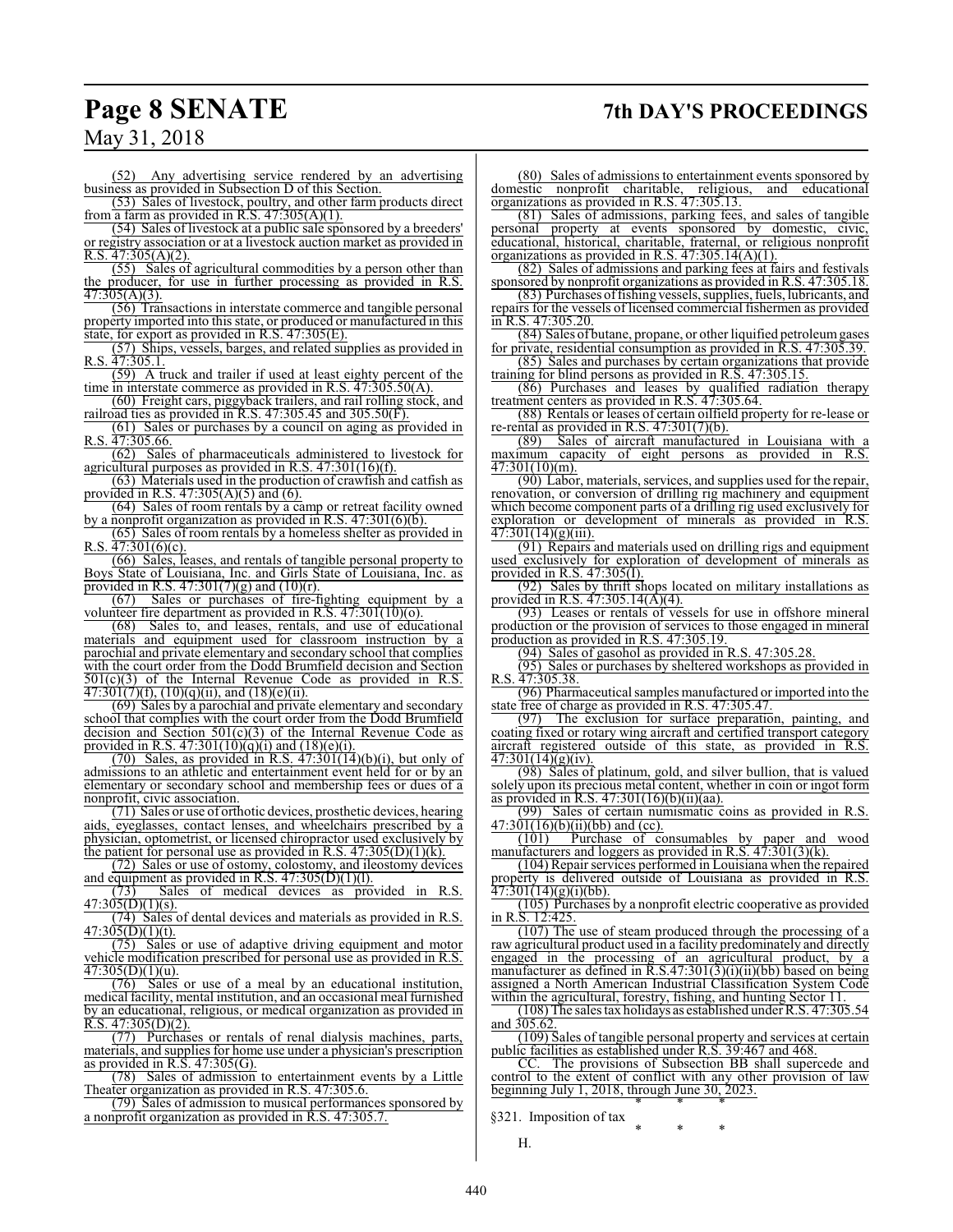## **7th DAY'S PROCEEDINGS Page 9 SENATE**

# May 31, 2018

\* \* \* (2) Notwithstanding any other provision of law to the contrary, including but not limited to any contrary provisions of this Chapter, the exemption provided for in R.S.  $47:305(A)(2)$  and  $305.25(A)(3)$ shall be applicable, operable, and effective from July 1, 2007, through June 30, 2018.

(3) Notwithstanding any other provision of the law or any other provision of this Chapter to the contrary, the exemption provided in R.S. 47:305(D)(1)(i) for new boats, vessels, or other water craft used as demonstrators shall be applicable, operable, and effective for all taxable periods beginning on or after July 1, 2009, through June 30, 2018.

(4) Notwithstanding any other provision of law to the contrary, including but not limited to any contrary provisions of this Chapter, the exemption provided for in R.S. 47:305.63 shall be applicable, operable, and effective from July 1, 2009, through June 30, 2018.

(5) Notwithstanding any other provision of law to the contrary, including but not limited to any contrary provisions of this Chapter, the exemption provided for in R.S. 47:305.64 shall be applicable, operable, and effective from July 1, 2009, through June 30, 2018.

(6) Notwithstanding any other provision of law to the contrary which makes any sales and use tax exemption inapplicable, inoperable, and of no effect, the exemption provided in R.S.  $47:305(D)(2)$  shall be applicable, operable, and effective from January 1, 1998, through June 30, 2018.

I. Notwithstanding any other provision of law to the contrary and specifically notwithstanding any provision enacted during the 2004 First Extraordinary Session which makes any sales and use tax exemption inapplicable, inoperable, and of no effect, the exemption provided in R.S. 47:305.51 shall be applicable, operable, and effective for all taxable periods beginning on or after July 1, 2007, through June 30, 2018.

J. Notwithstanding any other provision of law to the contrary and specifically notwithstanding any provision enacted to make any sales and use tax exemption inapplicable, inoperable, and of no effect, the exemption provided in R.S.  $47:30\overline{5}(A)(5)(b)$  shall be applicable, operable, and effective from July 1, 2009, through June 30, 2018.

K. Notwithstanding the provisions of Subsection H of this Section or any other provision of this Chapter to the contrary, for taxable periods beginning on or after July 1, 2008, through June 30, 2018, the exemptions to the tax levied by this Section for electric power or energy, natural gas, steam, and water shall be applicable, operative, and effective.

\* \* \*

P. Notwithstanding any other provision of law to the contrary, including but not limited to any contrary provisions of this Chapter, beginning July 1, 2018, through June 30, 2023, there shall be no exemptions and no exclusions to the tax levied pursuant to the provisions of this Section, except for the retail sale, use, consumption, distribution, or storage for use or consumption of the following:

(1) Food for home consumption as defined in R.S.  $47:30\overline{5(D)}(1)(n)$  through (r) on January 1, 2003, as provided in Article VII, Section 2.2 of the Constitution of Louisiana.

(2) Natural gas as provided in Article VII, Section 2.2 of the Constitution of Louisiana.

(3) Electricity as provided in Article VII, Section 2.2 of the Constitution of Louisiana.

(4) Water as provided in Article VII, Section 2.2 of the Constitution of Louisiana.

(5) Prescription drugs as provided in Article VII, Section 2.2 of the Constitution of Louisiana.

(6) Gasoline and other motor fuels subject to the state excise tax on fuel as provided in Article VII, Section 27 of the Constitution of Louisiana.

(7) Sales to the United States government and its agencies as provided in R.S. 47:301(10)(g), excluding any sale pursuant to a contract that provides that the contractor is responsible for the payment of any sales and use tax.

(8) Other constructions permanently attached to the ground as provided in R.S. 47:301(16)(l).

(10) Installation of oil field board roads as provided in R.S.  $47:301(3)(c)$ .

(11) Transactions involving the construction or overhaul of United States Navy vessels as provided in R.S. 47:301(7)(c) and  $(14)(h)$ .

(12) Property purchased for exclusive use outside the state as provided in R.S. 47:305.10.

(13) Sales, leases, or rentals of tangible personal property paid by or under the provisions of Medicare as provided in R.S. 47:315.3. (14) Sales of human tissue transplants as provided in R.S.

 $47:301(10)(d)$ . (15) Sales of raw agricultural commodities as provided in R.S.

47:30<del>1(10)(e).</del>

(16) Sales of food by a youth-serving organization chartered by the Congress of the United States as provided in R.S. 47:301(10)(h). (17) Tangible personal property sold or donated to a food bank

as provided in R.S.  $47:301(10)(i)$  and  $(18)(a)(i)$ .

(18) Materials used in the collection of blood as provided in R.S. 47:301(16)(j).

(19) Aphaeresis kits and leuko reduction filters as provided in R.S.  $\frac{47:301(16)(k)}{k}$ .

(20) Donations to schools and food banks fromresale inventory as provided in R.S. 47:301(18)(a).

(21) Manufacturer's rebates on a new motor vehicle as provided in R.S. 47:301(3)(e) and (13)(b).

(22) Leases or rentals of railroad rolling stock as provided in R.S.  $\overline{47:301(4)}$ (k), rail rolling stock sold or leased in Louisiana as provided in R.S. 47:305.50(E)(1), and parts or services used in the fabrication, modification, or repair of rail rolling stock as provided in R.S.  $47:305.50(E)(2)$ .

(23) Sales, purchases, and leases of tangible personal property by free hospitals as provided in R.S.  $47:301(7)(e)$ ,  $(10)(p)$ , and  $(18)(c)$ .

 $(24)$  Purchases by a nonprofit entity that sells donated goods as provided in R.S. 47:301(8)(f).

(25) Tangible personal property for resale as provided in R.S. 47:301(10)(a)(i).

(26) Purchases of property for lease or rental as provided in R.S.  $47:301(10)(a)(iii)$  and  $(18)(a)(iii)$ .

(27) Isolated or occasional sales of tangible personal property by a person not engaged in such business as provided in R.S.  $\frac{3}{47:301(1)}$  and  $\frac{10}{(c)}$ (ii)(bb).

(28) Use of a motor vehicle in Louisiana by a member of the active duty military as provided in R.S.  $47:303(A)(3)(a)$  and 305.48.

(29) Purchases made under the Supplemental Nutrition Assistance Program through WIC Program Vouchers as provided in R.S. 47:305.46.

(30) An article traded in on the purchase of tangible personal property as provided in R.S. 47:301(13)(a).

 $(31)$  Donation of toys as provided in R.S. 47:301(10)(aa)(i) and  $(18)(m)$ .

(32) Stocks, bonds, notes, and other obligations or securities as provided in R.S. 47:301(16)(b)(i).

(33) Credit for sales and use taxes paid to another state on tangible personal property imported in Louisiana as provided in R.S. 47:303(A)(3)(a).

(34) Work product of certain professionals as provided in R.S.  $\frac{47:301(16)(e)}{(35)}$  Pu

Purchases by a regionally accredited independent educational institution as provided in R.S.  $47:301(8)(b)$ .<br>(36) Sales through a coin-operated vending n

Sales through a coin-operated vending machine as provided in R.S.47:301(10)(b)(i).

(37) Purchases by a private postsecondary academic degreegranting institution as provided in R.S.  $47:301(10)(cc)$  and  $(18)(n)$ .

(38) Purchases of food items for school lunch and breakfast programs by a nonpublic elementary or secondary school as provided in R.S.  $47:301(10)(dd)$ .

(39) Funeral directing services as provided in R.S.  $47:301(14)(j).$ 

(40) Feed and feed additives for animals held for business purposes as provided in R.S.  $47:305(A)(4)$ .

(41) Farm products produced and used by farmers as provided in R.S.  $47:305(B)$ .

(42) Sale of fertilizer and containers to farmers as provided in R.S.  $47:305(D)(1)(f)$ .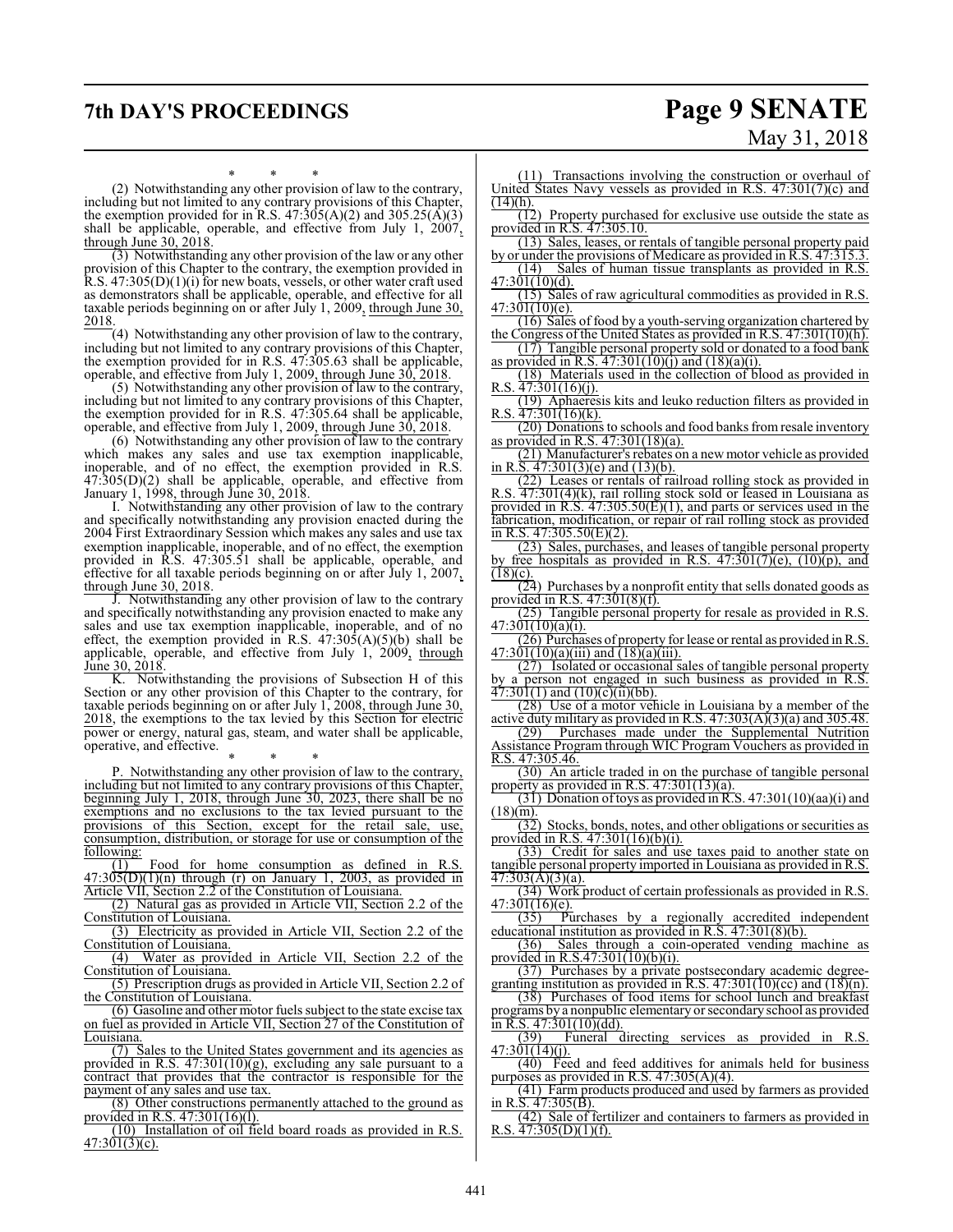## **Page 10 SENATE 7th DAY'S PROCEEDINGS**

May 31, 2018

(43) Sales of seeds for planting crops as provided in R.S. 47:305.3.

(44) Sales of pesticides for agricultural purposes as provided in R.S. 47:305.8.

(45) The cost price for the printing of a news publication as provided in R.S. 47:301(3)(h).

(46) Vehicle rentals to a warranty customer as provided in R.S.  $47:301(7)(h)$ .

(47) Leases or rentals of a crane and related equipment with an operator as provided in R.S.  $47:301(7)(k)$ .

(48) Sales by and to the state and its political subdivisions as provided in R.S. 47:301(8)(c).

(49) Sales of materials for further processing as provided in R.S. 47:301(10)(c)(i)(aa).

(50) The sales price for new farm equipment used in poultry production as provided in R.S. 47:301(13)(c).

(51) A factory built home as provided in R.S. 47:301(16)(g).

Any advertising service rendered by an advertising business as provided in R.S. 47:302(D).

(53) Sales of livestock, poultry, and other farm products direct from a farm as provided in R.S.  $47:305(A)(1)$ .

(54) Sales of livestock at a public sale sponsored by a breeders' or registry association or at a livestock auction market as provided in R.S.  $47:305(A)(2)$ .

(55) Sales of agricultural commodities by a person other than the producer, for use in further processing as provided in R.S.  $47:305(A)(3)$ .

(56) Transactions in interstate commerce and tangible personal property imported into this state, or produced or manufactured in this state, for export as provided in R.S. 47:305(E).

(57) Ships, vessels, barges, and related supplies as provided in R.S. 47:305.1.

(59) A truck and trailer if used at least eighty percent of the time in interstate commerce as provided in R.S. 47:305.50(A).

(60) Freight cars, piggyback trailers, and rail rolling stock, and railroad ties as provided in R.S. 47:305.45 and 305.50(F).

(61) Sales or purchases by a council on aging as provided in R.S. 47:305.66.

(62) Sales of pharmaceuticals administered to livestock for agricultural purposes as provided in R.S. 47:301(16)(f).

(63) Materials used in the production of crawfish and catfish as provided in R.S. 47:305(A)(5) and (6).

(64) Sales of room rentals by a camp or retreat facility owned by a nonprofit organization as provided in R.S. 47:301(6)(b).

(65) Sales of room rentals by a homeless shelter as provided in R.S.  $\frac{\lambda}{47:301(6)(c)}$ .

(66) Sales, leases, and rentals of tangible personal property to Boys State of Louisiana, Inc. and Girls State of Louisiana, Inc. as provided in R.S.  $47:301(7)(g)$  and  $(10)(r)$ .

(67) Sales or purchases of fire-fighting equipment by a volunteer fire department as provided in R.S.  $47:301(10)(o)$ .<br>(68) Sales to, and leases, rentals, and use of educ

Sales to, and leases, rentals, and use of educational materials and equipment used for classroom instruction by a parochial and private elementary and secondary school that complies with the court order from the Dodd Brumfield decision and Section  $501(c)(3)$  of the Internal Revenue Code as provided in R.S.  $47:301(7)(f), (10)(q)(ii),$  and  $(18)(e)(ii)$ .

(69) Sales by a parochial and private elementary and secondary school that complies with the court order from the Dodd Brumfield decision and Section 501(c)(3) of the Internal Revenue Code as provided in R.S.  $47:301(10)(q)(i)$  and  $(18)(e)(i)$ .

 $(70)$  Sales, as provided in R.S.  $47:301(14)(b)(i)$ , but only of admissions to an athletic and entertainment event held for or by an elementary or secondary school and membership fees or dues of a nonprofit, civic association.

(71) Sales or use of orthotic devices, prosthetic devices, hearing aids, eyeglasses, contact lenses, and wheelchairs prescribed by a physician, optometrist, or licensed chiropractor used exclusively by the patient for personal use as provided in R.S.  $47:305(D)(1)(k)$ .

(72) Sales or use of ostomy, colostomy, and ileostomy devices and equipment as provided in R.S.  $47:305(D)(1)(1)$ .<br>(73) Sales of medical devices as pro-

of medical devices as provided in R.S.  $47:305(D)(1)(s)$ .

(74) Sales of dental devices and materials as provided in R.S.  $47:305(D)(1)(t)$ .

 $(75)$  Sales or use of adaptive driving equipment and motor vehicle modification prescribed for personal use as provided in R.S.  $47:305(D)(1)(u)$ .

 $(76)$  Sales or use of a meal by an educational institution, medical facility, mental institution, and an occasional meal furnished by an educational, religious, or medical organization as provided in R.S.  $47:305(D)(2)$ .

(77) Purchases or rentals of renal dialysis machines, parts, materials, and supplies for home use under a physician's prescription as provided in R.S. 47:305(G).

(78) Sales of admission to entertainment events by a Little Theater organization as provided in R.S. 47:305.6.

(79) Sales of admission to musical performances sponsored by a nonprofit organization as provided in R.S. 47:305.7.

(80) Sales of admissions to entertainment events sponsored by<br>estic nonprofit charitable, religious, and educational domestic nonprofit charitable, religious, and educational organizations as provided in R.S. 47:305.13.

(81) Sales of admissions, parking fees, and sales of tangible personal property at events sponsored by domestic, civic educational, historical, charitable, fraternal, or religious nonprofit organizations as provided in R.S.  $47:305.14(A)(1)$ .

(82) Sales of admissions and parking fees at fairs and festivals sponsored by nonprofit organizations as provided in R.S. 47:305.18.

(83) Purchases offishing vessels, supplies, fuels, lubricants, and repairs for the vessels of licensed commercial fishermen as provided in R.S. 47:305.20.

(84) Sales of butane, propane, or other liquified petroleumgases for private, residential consumption as provided in R.S. 47:305.39.

(85) Sales and purchases by certain organizations that provide training for blind persons as provided in R.S. 47:305.15.

(86) Purchases and leases by qualified radiation therapy treatment centers as provided in R.S. 47:305.64.

(88) Rentals or leases of certain oilfield property for re-lease or re-rental as provided in R.S. 47:301(7)(b).

(89) Sales of aircraft manufactured in Louisiana with a maximum capacity of eight persons as provided in R.S.  $47:301(10)(m)$ .

(90) Labor, materials, services, and supplies used for the repair, renovation, or conversion of drilling rig machinery and equipment which become component parts of a drilling rig used exclusively for exploration or development of minerals as provided in R.S.  $\overline{47:301(14)}(g)(iii)$ .

(91) Repairs and materials used on drilling rigs and equipment used exclusively for exploration of development of minerals as provided in R.S. 47:305(I).

(92) Sales by thrift shops located on military installations as provided in R.S. 47:305.14(A)(4).

(93) Leases or rentals of vessels for use in offshore mineral production or the provision of services to those engaged in mineral production as provided in R.S. 47:305.19.

(94) Sales of gasohol as provided in R.S. 47:305.28.

(95) Sales or purchases by sheltered workshops as provided in R.S.  $\overline{47:305.38}$ .

(96) Pharmaceutical samples manufactured or imported into the state free of charge as provided in R.S. 47:305.47.

(97) The exclusion for surface preparation, painting, and coating fixed or rotary wing aircraft and certified transport category aircraft registered outside of this state, as provided in R.S.  $47:301(14)(g)(iv)$ .

(98) Sales of platinum, gold, and silver bullion, that is valued solely upon its precious metal content, whether in coin or ingot form as provided in R.S. 47:301(16)(b)(ii)(aa).

(99) Sales of certain numismatic coins as provided in R.S.  $\frac{47:301(16)(b)(ii)(bb)}{(102)}$  Purchase of co

Purchase of consumables by paper and wood manufacturers and loggers as provided in R.S. 47:301(3)(k).

(105) Repair services performed in Louisiana when the repaired property is delivered outside of Louisiana as provided in R.S.  $47:301(14)(g)(i)(bb)$ .

(106) Purchases by a nonprofit electric cooperative as provided in R.S. 12:425.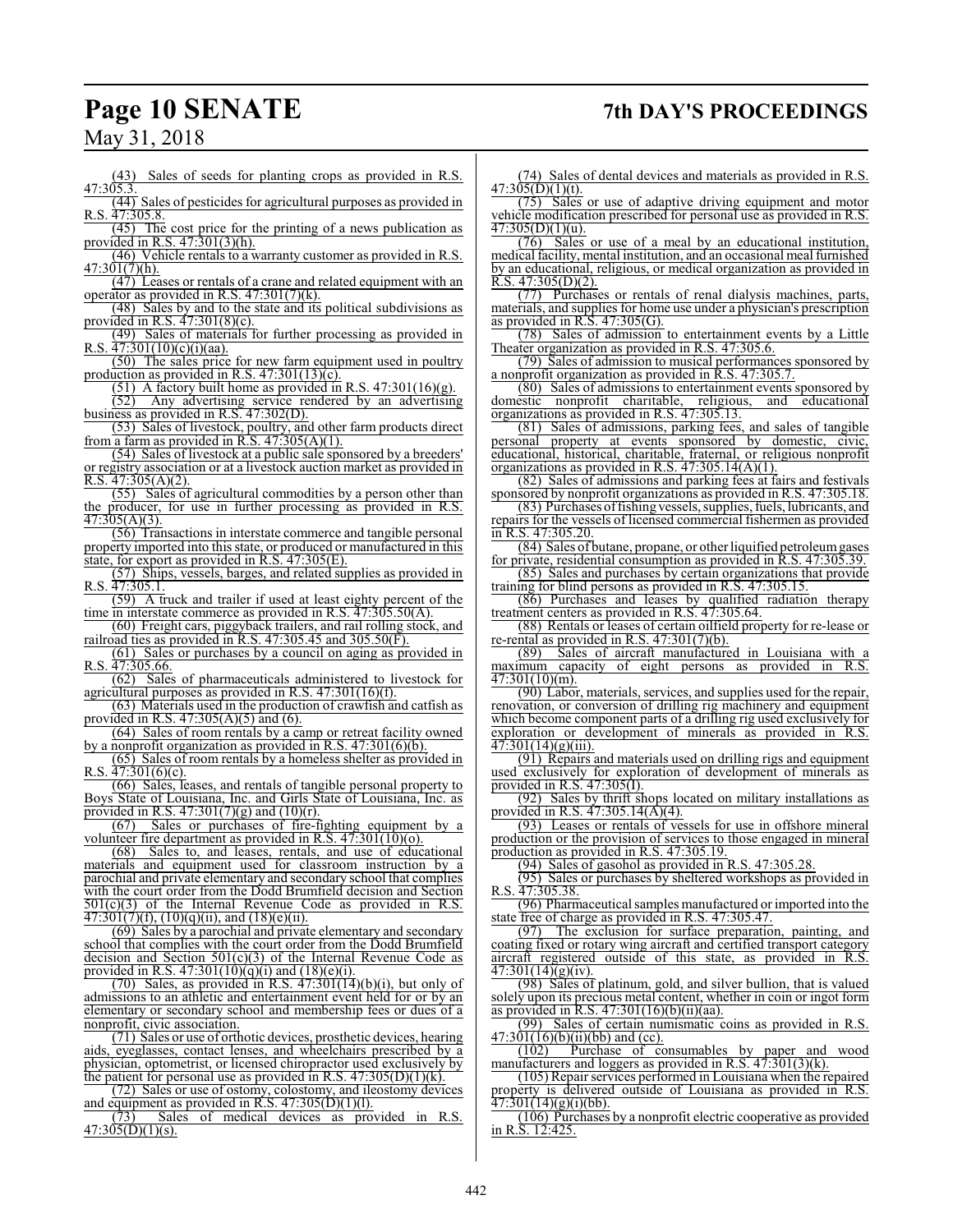## **7th DAY'S PROCEEDINGS Page 11 SENATE** May 31, 2018

(108) The use of steam produced through the processing of a raw agricultural product used in a facility predominately and directly engaged in the processing of an agricultural product, by a manufacturer as defined in R.S.47:301(3)(i)(ii)(bb) based on being assigned a North American Industrial Classification System Code within the agricultural, forestry, fishing, and hunting Sector 11.

(109) The sales tax holidays as established under R.S. 47:305.54 and 305.62

(110) Sales of tangible personal property and services at certain public facilities as established under R.S. 39:467 and 468.

Q. The provisions of Subsection P of this Section shall supercede and control to the extent of conflict with any other provision of law beginning July 1, 2018, through June 30, 2023. §321.1. Imposition of tax

A. In addition to the tax levied by R.S. 47:302(A), 321(A), and  $331(A)$  and collected under the provisions of Chapter 2 of this Subtitle, there is hereby levied an additional tax upon the sale at retail, the use, the consumption, the distribution, and the storage for use or consumption in this state of each item or article of tangible personal property as defined in Chapter 2 of this Subtitle. The levy of said tax shall be as follows:

(1) At the rate of one-third of one percent of the sales price of each item or article of tangible personal property when sold at retail in this state, the tax to be computed on gross sales for the purpose of remitting the amount of tax to the state, and to include each and every retail sale.

(2) At the rate of one-third of one percent of the cost price of each item or article of tangible personal property when the same is not sold but is used, consumed, distributed, or stored for use or consumption in this state, provided that there shall be no duplication of the tax.

B. In addition to the tax levied by R.S. 47:302(B), 321(B), and 331(B) and collected under the provisions of Chapter 2 of this Subtitle, there is hereby levied a tax upon the lease or rental within this state of each item or article of tangible personal property, as defined by Chapter 2 of this Subtitle; the levy of the tax to be as follows:

 $(1)$  At the rate of <u>one-third of</u> one percent of the gross proceeds derived from the lease or rental of tangible personal property, as defined in Chapter 2 of this Subtitle, where the lease or rental of such property is in an established business, or part of an established business, or the same is incidental or germane to the business.

(2) At the rate of one-third of one percent of the monthly lease or rental price paid by a lessee or rentee, or contracted or agreed to be paid by a lessee or rentee to the owner of the tangible personal property.

In addition to the tax levied on sales of services by R.S. 47:302(C), 321(C), and 331(C) and collected under the provisions of Chapter 2 of this Subtitle, there is hereby levied a tax upon all sales of services in this state, as those services are defined by Chapter 2 of this Subtitle, at the rate of one-third of one percent of the amounts paid or charged for the services.

\* \* \* The provisions of this Section shall be inapplicable, inoperative, and of no effect after June 30, 2018 not terminate.

F. Notwithstanding any other provision of law to the contrary, including but not limited to any contrary provision of this Chapter, beginning April 1, 2016, through June 30, 2018, there shall be no exemptions, or and no exclusions as defined in R.S. 47:301, to the tax levied pursuant to the provisions of this Section, except for the sales or purchases of the following items:

\* \* \* (66) Beginning July 1, 2016, through June 30, 2018, in addition to those exclusions and exemptions provided for in Paragraphs (1) through (65) of this Subsection, the following exclusions and exemptions shall be allowable for purposes of the tax levied pursuant to the provisions of this Section:

\* \* \* (67) Beginning July 1, 2017, through June 30, 2018, in addition to those exclusions and exemptions provided for in Paragraphs (1) through (66) ofthis Subsection, the exclusion for surface preparation, painting, and coating fixed or rotary wing aircraft and certified transport category aircraft registered outside ofthis state, as provided in R.S.  $47:30\overline{1}(14)(g)(iv)$ .

(68) Beginning July 1, 2017, through June 30, 2018, purchases and leases by qualifying radiation therapy treatment centers, as provided in R.S. 47:305.64.

(69) Beginning July 1, 2017, through June 30, 2018, sales and purchases of medical devices used by patients under the supervision of a physician, as provided in R.S.  $47:305(D)(1)(s)$ .

 $(70)$  Beginning October 1, 2017, through June 30, 2018:

\* \* \* I. Notwithstanding any other provision of law to the contrary, including but not limited to any contrary provisions of this Chapter, beginning July 1, 2018, through June 30, 2023, there shall be no exemptions and no exclusions to the tax levied pursuant to the provisions of this Section, except for the retail sale, use, consumption, distribution, or storage for use or consumption of the  $\frac{\text{following:}}{\text{(1)}}$ 

Food for home consumption as defined in R.S.  $47:30\frac{5(D)}{(D)}$ (1)(n) through (r) on January 1, 2003, as provided in Article VII, Section 2.2 of the Constitution of Louisiana.

(2) Natural gas as provided in Article VII, Section 2.2 of the Constitution of Louisiana.

(3) Electricity as provided in Article VII, Section 2.2 of the Constitution of Louisiana.<br>(4) Water as provi

Water as provided in Article VII, Section 2.2 of the Constitution of Louisiana.

(5) Prescription drugs as provided in Article VII, Section 2.2 of the Constitution of Louisiana.

(6) Gasoline and other motor fuels subject to the state excise tax on fuel as provided in Article VII, Section 27 of the Constitution of Louisiana.

(7) Sales to the United States government and its agencies as provided in R.S. 47:301(10)(g), excluding any sale pursuant to a contract that provides that the contractor is responsible for the payment of any sales and use tax.

(8) Other constructions permanently attached to the ground as provided in R.S. 47:301(16)(l).

(10) Installation of oil field board roads as provided in R.S.  $47:301(3)(c)$ .

(11) Transactions involving the construction or overhaul of United States Navy vessels as provided in R.S. 47:301(7)(c) and  $\frac{(14)(h)}{(12)}$ 

Property purchased for exclusive use outside the state as provided in R.S. 47:305.10.

(13) Sales, leases, or rentals of tangible personal property paid by or under the provisions of Medicare as provided in R.S. 47:315.3. (14) Sales of human tissue transplants as provided in R.S.

47:301(10)(d). (15) Sales of raw agricultural commodities as provided in R.S.

 $47:301(10)(e)$ . (16) Sales of food by a youth-serving organization chartered by

the Congress of the United States as provided in R.S. 47:301(10)(h). (17) Tangible personal property sold or donated to a food bank as provided in R.S.  $47:301(10)(j)$  and  $(18)(a)(i)$ .

(18) Materials used in the collection of blood as provided in R.S.  $\frac{47:301(16)(i)}{i}$ .

(19) Aphaeresis kits and leuko reduction filters as provided in R.S.  $\frac{47:301(16)(k)}{k}$ .

(20) Donations to schools and food banks fromresale inventory as provided in R.S. 47:301(18)(a).

(21) Manufacturer's rebates on a newmotor vehicle as provided in R.S. 47:301(3)(e) and (13)(b).

(22) Leases or rentals of railroad rolling stock as provided in R.S.  $\overline{47:301(4)(k)}$ , rail rolling stock sold or leased in Louisiana as provided in R.S.  $47:305.50(E)(1)$ , and parts or services used in the fabrication, modification, or repair of rail rolling stock as provided in R.S. 47:305.50(E)(2).

(23) Sales, purchases, and leases of tangible personal property by free hospitals as provided in R.S. 47:301(7)(e), (10)(p), and  $(18)(c)$ .

 $(24)$  Purchases by a nonprofit entity that sells donated goods as provided in R.S. 47:301(8)(f).

(25) Tangible personal property for resale as provided in R.S.  $47:301(10)(a)(i)$ .

(26) Purchases of property for lease or rental as provided in R.S.  $47:301(10)(a)(iii)$  and  $(18)(a)(iii)$ .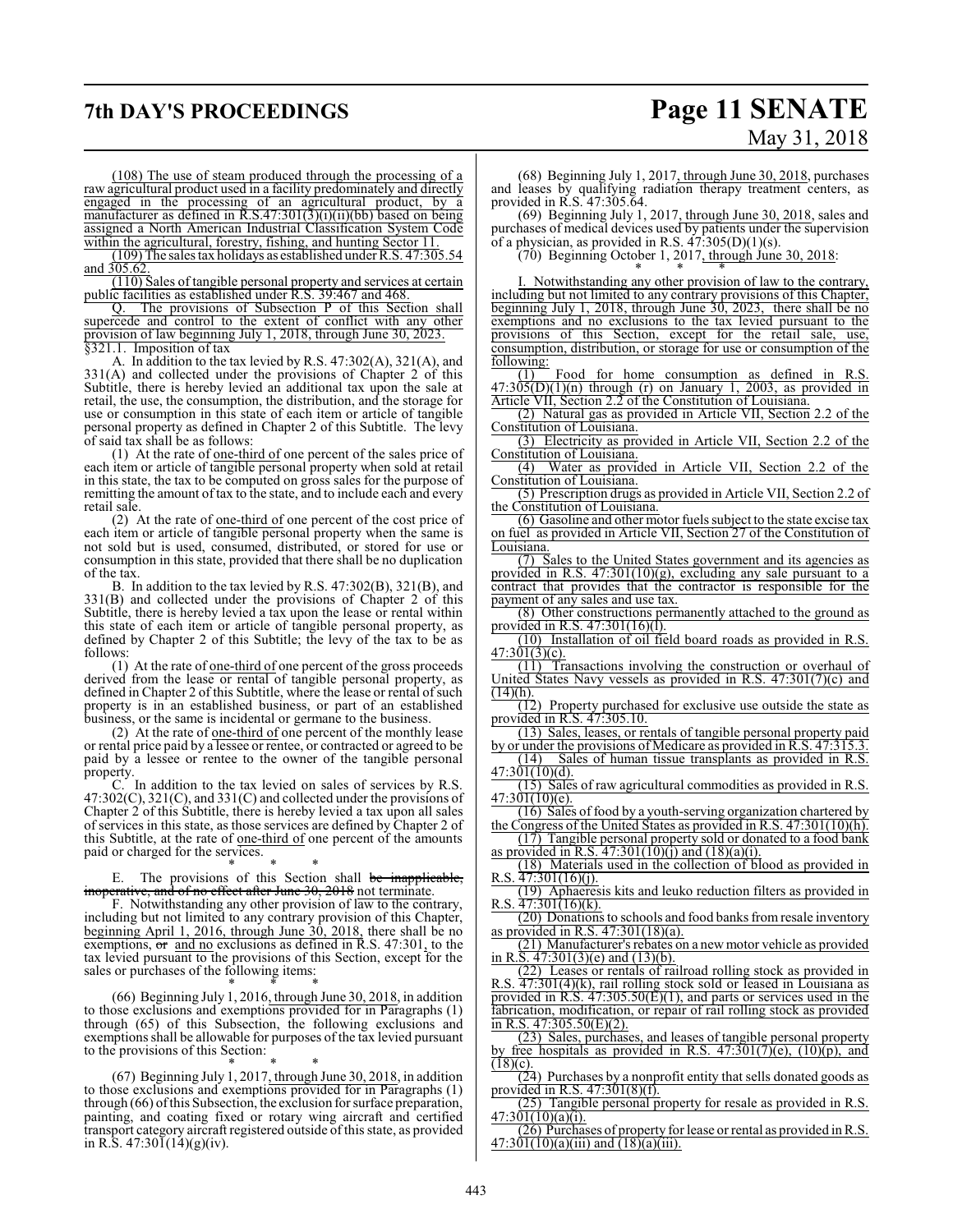## **Page 12 SENATE 7th DAY'S PROCEEDINGS**

## May 31, 2018

(27) Isolated or occasional sales of tangible personal property by a person not engaged in such business as provided in R.S.  $47:301(1)$  and  $(10)(c)(ii)(bb)$ .

(28) Use of a motor vehicle in Louisiana by a member of the

active duty military as provided in R.S.  $47:303(A)(3)(a)$  and 305.48.<br>(29) Purchases made under the Supplemental Nutrition Purchases made under the Supplemental Nutrition Assistance Program through WIC Program Vouchers as provided in R.S. 47:305.46.

(30) An article traded in on the purchase of tangible personal property as provided in R.S. 47:301(13)(a).

(31) Donation of toys as provided in R.S. 47:301(10)(aa)(i) and  $(18)(\overline{m})$ 

(32) Stocks, bonds, notes, and other obligations or securities as provided in R.S. 47:301(16)(b)(i).

(33) Credit for sales and use taxes paid to another state on tangible personal property imported in Louisiana as provided in R.S.  $47:303(A)(3)(a)$ .

(34) Work product of certain professionals as provided in R.S. 47:301(16)(e).

(35) Purchases by a regionally accredited independent educational institution as provided in R.S. 47:301(8)(b).

(36) Sales through a coin-operated vending machine as provided in R.S.47:301(10)(b)(i).

(37) Purchases by a private postsecondary academic degreegranting institution as provided in R.S.  $47:301(10)(cc)$  and  $(18)(n)$ .

(38) Purchases of food items for school lunch and breakfast programs by a nonpublic elementary or secondary school as provided  $\frac{\ln R.S. 47:301(10)(dd)}{(39)}$  Funeral

Funeral directing services as provided in R.S.  $47:301(14)(j).$ 

(40) Feed and feed additives for animals held for business purposes as provided in R.S.  $47:305(A)(4)$ .

(41) Farm products produced and used by farmers as provided in R.S. 47:305(B).

(42) Sale of fertilizer and containers to farmers as provided in R.S.  $\frac{47:305(D)(1)(f)}{2}$ .

(43) Sales of seeds for planting crops as provided in R.S. 47:305.3.

(44) Sales of pesticides for agricultural purposes as provided in R.S. 47:305.8.

(45) The cost price for the printing of a news publication as provided in R.S. 47:301(3)(h).

(46) Vehicle rentals to a warranty customer as provided in R.S. 47:301(7)(h).

(47) Leases or rentals of a crane and related equipment with an operator as provided in R.S.  $47:301(7)(k)$ .

(48) Sales by and to the state and its political subdivisions as provided in R.S.  $47:301(8)(c)$ .<br>(49) Sales of materials f

Sales of materials for further processing as provided in R.S. 47:301(10)(c)(i)(aa).

(50) The sales price for new farm equipment used in poultry production as provided in  $R.S. 47:301(13)(c)$ .

 $(51)$  A factory built home as provided in R.S. 47:301(16)(g).<br>(52) Any advertising service rendered by an advertisin

Any advertising service rendered by an advertising business as provided in R.S. 47:302(D).

(53) Sales of livestock, poultry, and other farm products direct from a farm as provided in R.S.  $47:305(A)(1)$ .

(54) Sales of livestock at a public sale sponsored by a breeders' or registry association or at a livestock auction market as provided in R.S.  $47:305(A)(2)$ .

(55) Sales of agricultural commodities by a person other than the producer, for use in further processing as provided in R.S. 47:305(A)(3).

(56) Transactions in interstate commerce and tangible personal property imported into this state, or produced or manufactured in this state, for export as provided in R.S. 47:305(E).

(57) Ships, vessels, barges, and related supplies as provided in R.S. 47:305.1.

(59) A truck and trailer if used at least eighty percent of the time in interstate commerce as provided in R.S. 47:305.50(A).

(60) Freight cars, piggyback trailers, and rail rolling stock, and railroad ties as provided in R.S. 47:305.45 and 305.50(F).

(61) Sales or purchases by a council on aging as provided in R.S. 47:305.66.

(62) Sales of pharmaceuticals administered to livestock for agricultural purposes as provided in R.S. 47:301(16)(f).

(63) Materials used in the production of crawfish and catfish as provided in R.S. 47:305(A)(5) and (6).

(64) Sales of room rentals by a camp or retreat facility owned by a nonprofit organization as provided in R.S.  $47:301(6)(6)$ .

(65) Sales of room rentals by a homeless shelter as provided in R.S.  $47:301(6)(c)$ .

(66) Sales, leases, and rentals of tangible personal property to Boys State of Louisiana, Inc. and Girls State of Louisiana, Inc. as provided in R.S.  $47:301(7)(g)$  and  $(10)(r)$ .

(67) Sales or purchases of fire-fighting equipment by a volunteer fire department as provided in R.S.  $47.301(10)(o)$ .

(68) Sales to, and leases, rentals, and use of educational materials and equipment used for classroom instruction by a parochial and private elementary and secondary school that complies with the court order from the Dodd Brumfield decision and Section  $501(c)(3)$  of the Internal Revenue Code as provided in R.S.  $501(c)(3)$  of the Internal Revenue Code as provided in  $\frac{47:301(7)(f)}{10(1)(g)(ii)}$ , and  $\frac{18}{(e)(ii)}$ .

(69) Sales by a parochial and private elementary and secondary school that complies with the court order from the Dodd Brumfield decision and Section  $501(c)(3)$  of the Internal Revenue Code as provided in R.S.  $47:301(10)(q)(i)$  and  $(18)(e)(i)$ .

 $(70)$  Sales, as provided in R.S.  $47:301(14)(b)(i)$ , but only of admissions to an athletic and entertainment event held for or by an elementary or secondary school and membership fees or dues of a nonprofit, civic association.

(71) Sales or use of orthotic devices, prosthetic devices, hearing aids, eyeglasses, contact lenses, and wheelchairs prescribed by a physician, optometrist, or licensed chiropractor used exclusively by the patient for personal use as provided in R.S.  $47:305(D)(1)(k)$ .

(72) Sales or use of ostomy, colostomy, and ileostomy devices and equipment as provided in R.S.  $47:305(D)(1)(1)$ .

(73) Sales of medical devices as provided in R.S.  $47:305(D)(1)(s)$ .

(74) Sales of dental devices and materials as provided in R.S.  $47:305(D)(1)(t)$ .

(75) Sales or use of adaptive driving equipment and motor vehicle modification prescribed for personal use as provided in R.S.  $\frac{47:305(D)(1)(u)}{(76)}$ . Sales

Sales or use of a meal by an educational institution, medical facility, mental institution, and an occasional meal furnished by an educational, religious, or medical organization as provided in R.S.  $47:305(D)(2)$ .

(77) Purchases or rentals of renal dialysis machines, parts, materials, and supplies for home use under a physician's prescription as provided in R.S. 47:305(G).

(78) Sales of admission to entertainment events by a Little Theater organization as provided in R.S. 47:305.6.

(79) Sales of admission to musical performances sponsored by a nonprofit organization as provided in R.S. 47:305.7.

(80) Sales of admissions to entertainment events sponsored by domestic nonprofit charitable, religious, and educational organizations as provided in R.S. 47:305.13.

(81) Sales of admissions, parking fees, and sales of tangible personal property at events sponsored by domestic, civic, educational, historical, charitable, fraternal, or religious nonprofit organizations as provided in R.S. 47:305.14(A)(1).

(82) Sales of admissions and parking fees at fairs and festivals sponsored by nonprofit organizations as provided in R.S. 47:305.18.

(83) Purchases offishing vessels, supplies, fuels, lubricants, and repairs for the vessels of licensed commercial fishermen as provided in R.S. 47:305.20.

(84) Sales of butane, propane, or other liquified petroleumgases for private, residential consumption as provided in R.S. 47:305.39.

(85) Sales and purchases by certain organizations that provide training for blind persons as provided in R.S. 47:305.15.

(86) Purchases and leases by qualified radiation therapy treatment centers as provided in R.S. 47:305.64.

(88) Rentals or leases of certain oilfield property for re-lease or

re-rental as provided in R.S.  $47:301(7)(b)$ .<br>(89) Sales of aircraft manufacture Sales of aircraft manufactured in Louisiana with maximum capacity of eight persons as provided in R.S. 47:301(10)(m).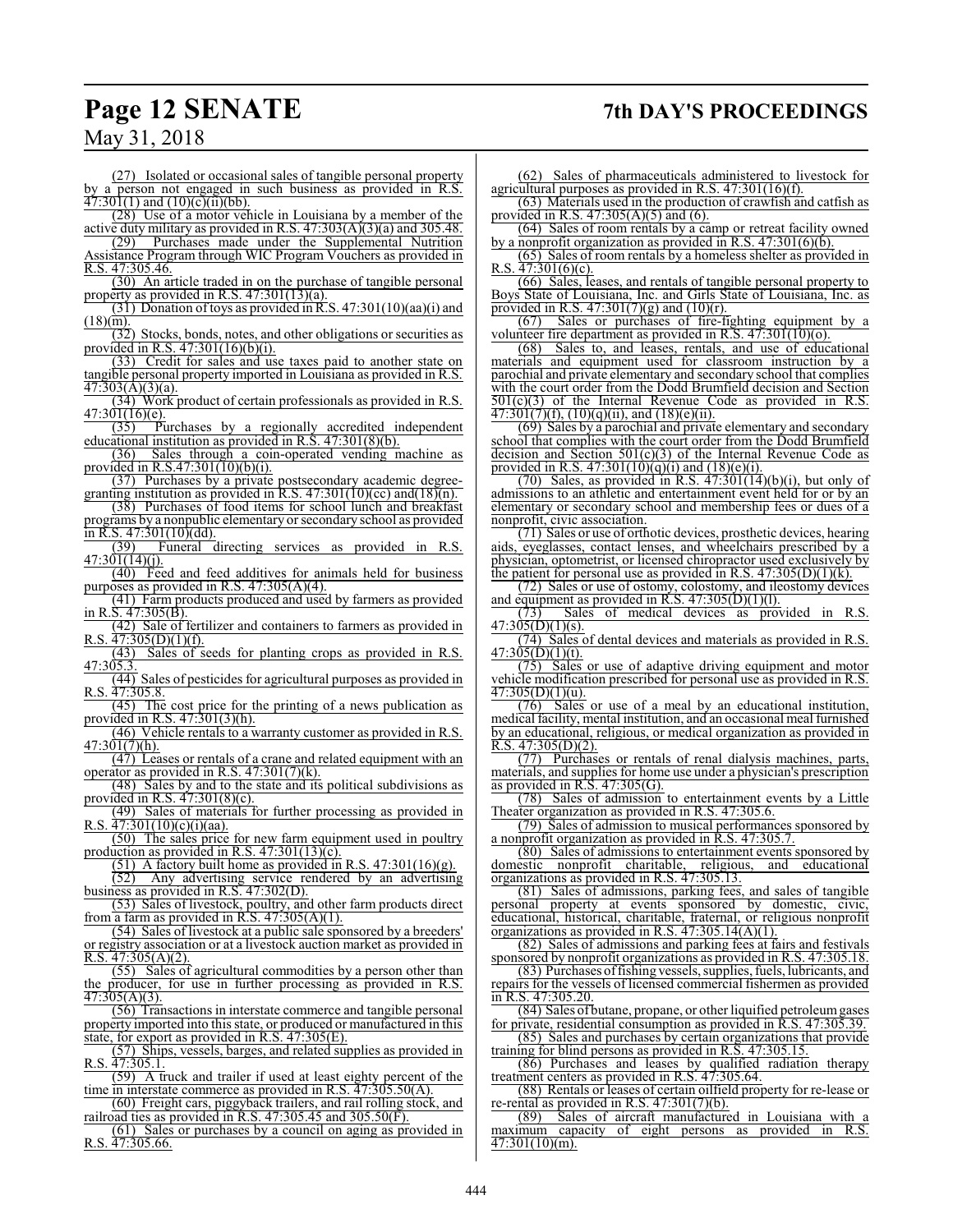## **7th DAY'S PROCEEDINGS Page 13 SENATE**

# May 31, 2018

(90) Labor, materials, services, and supplies used for the repair, renovation, or conversion of drilling rig machinery and equipment which become component parts of a drilling rig used exclusively for exploration or development of minerals as provided in R.S.  $47:301(14)(g)(iii)$ .

(91) Repairs and materials used on drilling rigs and equipment used exclusively for exploration of development of minerals as provided in R.S. 47:305(I).

(92) Sales by thrift shops located on military installations as provided in R.S. 47:305.14(A)(4).

(93) Leases or rentals of vessels for use in offshore mineral production or the provision of services to those engaged in mineral production as provided in R.S. 47:305.19.

(94) Sales of gasohol as provided in R.S. 47:305.28.

(95) Sales or purchases by sheltered workshops as provided in R.S. 47:305.38.

(96) Pharmaceutical samples manufactured or imported into the state free of charge as provided in R.S. 47:305.47.

(97) The exclusion for surface preparation, painting, and coating fixed or rotary wing aircraft and certified transport category aircraft registered outside of this state, as provided in R.S.  $\frac{47:301(14)(g)(iv)}{47:301(14)(g)(iv)}$ .

(98) Sales of platinum, gold, and silver bullion, that is valued solely upon its precious metal content, whether in coin or ingot form as provided in R.S.  $47:301(16)(b)(ii)(aa)$ .

(99) Sales of certain numismatic coins as provided in R.S.  $\frac{47:301(16)(b)(ii)(bb)}{(102)}$  Purchase of co

Purchase of consumables by paper and wood manufacturers and loggers as provided in R.S. 47:301(3)(k).

(105) Repair services performed in Louisiana when the repaired property is delivered outside of Louisiana as provided in R.S.  $\overline{47:301(14)(g)(i)(bb)}$ .

(106) Purchases by a nonprofit electric cooperative as provided in R.S. 12:425.

(108) The use of steam produced through the processing of a raw agricultural product used in a facility predominately and directly engaged in the processing of an agricultural product, by a manufacturer as defined in  $R.S.47:301(3)(i)(ii)(bb)$  based on being assigned a North American Industrial Classification System Code within the agricultural, forestry, fishing, and hunting Sector 11.

(109) The sales tax holidays as established under R.S. 47:305.54 and  $305.62$ 

(110) Sales of tangible personal property and services at certain public facilities as established under R.S. 39:467 and 468.

J. The provisions of Subsection I shall supercede and control to the extent of conflict with any other provision of law beginning July 1, 2018. \* \* \*

§331. Imposition of tax

\* \* \* P.(1) For the period July 1, 2004, through April 1, 2019 June 30, 2018, the exemptions to the tax levied by this Section for sales of steam, water, electric power, or energy, and natural gas shall be inapplicable, inoperable, and of no effect as to the tax levied by this Section.

(2) Notwithstanding any other provision of law to the contrary, including but not limited to any contrary provisions of this Chapter, the exemption provided for in R.S.  $47:305(A)(2)$  and  $305.25(A)(3)$ shall be applicable, operable, and effective from July 1, 2007, through June 30, 2018.

(3) Notwithstanding any other provision of law to the contrary which makes any sales and use tax exemption inapplicable, inoperable, and of no effect, the exemption provided in R.S. 47:305(D)(2) shall be applicable, operable, and effective from January 1, 1998, through June 30, 2018.

Q. Notwithstanding any other provision of the law to the contrary and specifically notwithstanding any provision enacted during the 2004 First Extraordinary Session which makes any sales and use tax exemption inapplicable, inoperable, and of no effect, the exemption provided in R.S. 47:305.51 shall be applicable, operable, and effective for all taxable periods beginning on or after July 1, 2007, through March 31,  $2016$ , and for all taxable periods on and after April 1, 2019.

R. Notwithstanding any other provision of law to the contrary and specifically notwithstanding any provision which is enacted to make any sales and use tax exemption inapplicable, inoperable, and of no effect, the exemption provided in R.S.  $47:305(A)(5)(b)$  shall be applicable, operable, and effective from July 1, 2009, through June 30, 2018.

\* \* \* V. Notwithstanding any other provision of law to the contrary, including but not limited to any contrary provisions of this Chapter, beginning July 1, 2018, through June 30, 2023, there shall be no exemptions and no exclusions to the tax levied pursuant to the provisions of this Section, except for the retail sale, use, consumption, distribution, or storage for use or consumption of the following:

 $\overline{(1)}$  Food for home consumption as defined in R.S.  $47:30\overline{5(D)(1)(n)}$  through (r) on January 1, 2003, as provided in Article VII, Section 2.2 of the Constitution of Louisiana.<br>(2) Natural gas as provided in Article VII, Section

(2) Natural gas as provided in Article VII, Section 2.2 of the Constitution of Louisiana.

(3) Electricity as provided in Article VII, Section 2.2 of the Constitution of Louisiana.

(4) Water as provided in Article VII, Section 2.2 of the Constitution of Louisiana.

(5) Prescription drugs as provided in Article VII, Section 2.2 of the Constitution of Louisiana.

(6) Gasoline and other motor fuels subject to the state excise tax on fuel as provided in Article VII, Section 27 of the Constitution of Louisiana.

(7) Sales to the United States government and its agencies as provided in R.S. 47:301(10)(g), excluding any sale pursuant to a contract that provides that the contractor is responsible for the payment of any sales and use tax.

(8) Other constructions permanently attached to the ground as provided in R.S. 47:301(16)(l).

(10) Installation of oil field board roads as provided in R.S.  $47:301(3)(c)$ .

(11) Transactions involving the construction or overhaul of United States Navy vessels as provided in R.S. 47:301(7)(c) and (14)(h).

(12) Property purchased for exclusive use outside the state as provided in R.S. 47:305.10.

(13) Sales, leases, or rentals of tangible personal property paid by or under the provisions of Medicare as provided in R.S. 47:315.3.

(14) Sales of human tissue transplants as provided in R.S.  $47:301(10)(d)$ .

(15) Sales of raw agricultural commodities as provided in R.S. 47:301(10)(e).

(16) Sales of food by a youth-serving organization chartered by the Congress of the United States as provided in R.S. 47:301(10)(h).

(17) Tangible personal property sold or donated to a food bank as provided in R.S.  $47:301(10)(j)$  and  $(18)(a)(i)$ .

(18) Materials used in the collection of blood as provided in R.S.  $\frac{\lambda}{7:301(16)(j)}$ .

(19) Aphaeresis kits and leuko reduction filters as provided in R.S.  $\frac{47:301(16)}{k}$ .

(20) Donations to schools and food banks from resale inventory as provided in R.S. 47:301(18)(a).

(21) Manufacturer's rebates on a newmotor vehicle as provided in R.S. 47:301(3)(e) and (13)(b).

(22) Leases or rentals of railroad rolling stock as provided in R.S.  $\overline{47:301(4)(k)}$ , rail rolling stock sold or leased in Louisiana as provided in R.S. 47:305.50(E)(1), and parts or services used in the fabrication, modification, or repair of rail rolling stock as provided in R.S.  $47:305.50(E)(2)$ .

(23) Sales, purchases, and leases of tangible personal property by free hospitals as provided in R.S.  $47:301(7)(e)$ ,  $(10)(p)$ , and  $(18)(c)$ .

 $(24)$  Purchases by a nonprofit entity that sells donated goods as provided in R.S. 47:301(8)(f).

(25) Tangible personal property for resale as provided in R.S. 47:301(10)(a)(i).

(26) Purchases of property for lease or rental as provided in R.S.  $47:301(10)(a)(iii)$  and  $(18)(a)(iii)$ .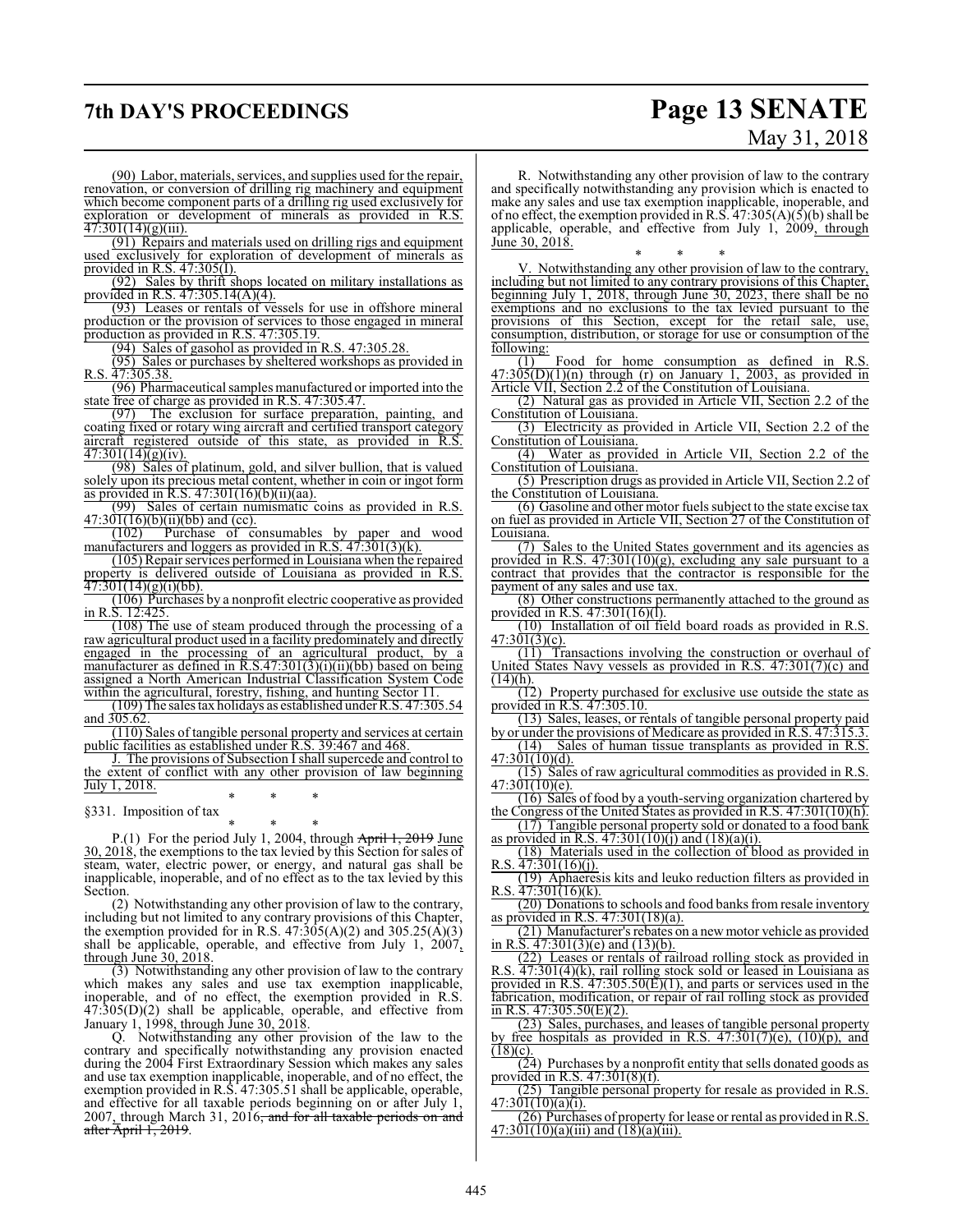## **Page 14 SENATE 7th DAY'S PROCEEDINGS**

## May 31, 2018

(27) Isolated or occasional sales of tangible personal property by a person not engaged in such business as provided in R.S.  $47:301(1)$  and  $(10)(c)(ii)(bb)$ .

(28) Use of a motor vehicle in Louisiana by a member of the

active duty military as provided in R.S.  $47:303(A)(3)(a)$  and 305.48.<br>(29) Purchases made under the Supplemental Nutrition Purchases made under the Supplemental Nutrition Assistance Program through WIC Program Vouchers as provided in R.S. 47:305.46.

(30) An article traded in on the purchase of tangible personal property as provided in R.S. 47:301(13)(a).

(31) Donation of toys as provided in R.S. 47:301(10)(aa)(i) and  $(18)(\overline{m})$ 

(32) Stocks, bonds, notes, and other obligations or securities as provided in R.S. 47:301(16)(b)(i).

(33) Credit for sales and use taxes paid to another state on tangible personal property imported in Louisiana as provided in R.S.  $47:303(A)(3)(a)$ .

(34) Work product of certain professionals as provided in R.S. 47:301(16)(e).

(35) Purchases by a regionally accredited independent educational institution as provided in R.S. 47:301(8)(b).

(36) Sales through a coin-operated vending machine as provided in R.S.47:301(10)(b)(i).

(37) Purchases by a private postsecondary academic degreegranting institution as provided in R.S.  $47:301(10)(cc)$  and $(18)(n)$ .

(38) Purchases of food items for school lunch and breakfast programs by a nonpublic elementary or secondary school as provided

 $\frac{\ln R.S. 47:301(10)(dd)}{(39)}$  Funeral Funeral directing services as provided in R.S.  $47:301(14)(j).$ 

(40) Feed and feed additives for animals held for business purposes as provided in R.S.  $47:305(A)(4)$ .

(41) Farm products produced and used by farmers as provided in R.S. 47:305(B).

(42) Sale of fertilizer and containers to farmers as provided in R.S.  $\frac{47:305(D)(1)(f)}{2}$ .

(43) Sales of seeds for planting crops as provided in R.S. 47:305.3.

(44) Sales of pesticides for agricultural purposes as provided in R.S. 47:305.8.

(45) The cost price for the printing of a news publication as provided in R.S. 47:301(3)(h).

(46) Vehicle rentals to a warranty customer as provided in R.S. 47:301(7)(h).

(47) Leases or rentals of a crane and related equipment with an operator as provided in R.S.  $47:301(7)(k)$ .

(48) Sales by and to the state and its political subdivisions as provided in R.S.  $47:301(8)(c)$ .<br>(49) Sales of materials f

Sales of materials for further processing as provided in R.S. 47:301(10)(c)(i)(aa).

(50) The sales price for new farm equipment used in poultry production as provided in  $R.S. 47:301(13)(c)$ .

 $(51)$  A factory built home as provided in R.S. 47:301(16)(g).<br>(52) Any advertising service rendered by an advertisin

Any advertising service rendered by an advertising business as provided in R.S. 47:302(D).

(53) Sales of livestock, poultry, and other farm products direct from a farm as provided in R.S.  $47:305(A)(1)$ .

(54) Sales of livestock at a public sale sponsored by a breeders' or registry association or at a livestock auction market as provided in R.S.  $47:305(A)(2)$ .

(55) Sales of agricultural commodities by a person other than the producer, for use in further processing as provided in R.S. 47:305(A)(3).

(56) Transactions in interstate commerce and tangible personal property imported into this state, or produced or manufactured in this state, for export as provided in R.S. 47:305(E).

(57) Ships, vessels, barges, and related supplies as provided in R.S. 47:305.1.

(59) A truck and trailer if used at least eighty percent of the time in interstate commerce as provided in R.S. 47:305.50(A).

(60) Freight cars, piggyback trailers, and rail rolling stock, and railroad ties as provided in R.S. 47:305.45 and 305.50(F).

(61) Sales or purchases by a council on aging as provided in R.S. 47:305.66.

(62) Sales of pharmaceuticals administered to livestock for agricultural purposes as provided in R.S. 47:301(16)(f).

(63) Materials used in the production of crawfish and catfish as provided in R.S. 47:305(A)(5) and (6).

(64) Sales of room rentals by a camp or retreat facility owned by a nonprofit organization as provided in R.S.  $47:301(6)(6)$ .

(65) Sales of room rentals by a homeless shelter as provided in R.S.  $47:301(6)(c)$ .

(66) Sales, leases, and rentals of tangible personal property to Boys State of Louisiana, Inc. and Girls State of Louisiana, Inc. as provided in R.S.  $47:301(7)(g)$  and  $(10)(r)$ .

(67) Sales or purchases of fire-fighting equipment by a volunteer fire department as provided in R.S.  $47.301(10)(o)$ .

(68) Sales to, and leases, rentals, and use of educational materials and equipment used for classroom instruction by a parochial and private elementary and secondary school that complies with the court order from the Dodd Brumfield decision and Section  $501(c)(3)$  of the Internal Revenue Code as provided in R.S.  $501(c)(3)$  of the Internal Revenue Code as provided in  $\frac{47:301(7)(f)}{10(1)(g)(ii)}$ , and  $\frac{18}{(e)(ii)}$ .

(69) Sales by a parochial and private elementary and secondary school that complies with the court order from the Dodd Brumfield decision and Section  $501(c)(3)$  of the Internal Revenue Code as provided in R.S.  $47:301(10)(q)(i)$  and  $(18)(e)(i)$ .

 $(70)$  Sales, as provided in R.S.  $47:301(14)(b)(i)$ , but only of admissions to an athletic and entertainment event held for or by an elementary or secondary school and membership fees or dues of a nonprofit, civic association.

(71) Sales or use of orthotic devices, prosthetic devices, hearing aids, eyeglasses, contact lenses, and wheelchairs prescribed by a physician, optometrist, or licensed chiropractor used exclusively by the patient for personal use as provided in R.S.  $47:305(D)(1)(k)$ .

(72) Sales or use of ostomy, colostomy, and ileostomy devices and equipment as provided in R.S.  $47:305(D)(1)(1)$ .

(73) Sales of medical devices as provided in R.S.  $47:305(D)(1)(s)$ .

(74) Sales of dental devices and materials as provided in R.S.  $47:305(D)(1)(t)$ .

(75) Sales or use of adaptive driving equipment and motor vehicle modification prescribed for personal use as provided in R.S.  $\frac{47:305(D)(1)(u)}{(76)}$ . Sales

Sales or use of a meal by an educational institution, medical facility, mental institution, and an occasional meal furnished by an educational, religious, or medical organization as provided in R.S.  $47:305(D)(2)$ .

(77) Purchases or rentals of renal dialysis machines, parts, materials, and supplies for home use under a physician's prescription as provided in R.S. 47:305(G).

(78) Sales of admission to entertainment events by a Little Theater organization as provided in R.S. 47:305.6.

(79) Sales of admission to musical performances sponsored by a nonprofit organization as provided in R.S. 47:305.7.

(80) Sales of admissions to entertainment events sponsored by domestic nonprofit charitable, religious, and educational organizations as provided in R.S. 47:305.13.

(81) Sales of admissions, parking fees, and sales of tangible personal property at events sponsored by domestic, civic, educational, historical, charitable, fraternal, or religious nonprofit organizations as provided in R.S. 47:305.14(A)(1).

(82) Sales of admissions and parking fees at fairs and festivals sponsored by nonprofit organizations as provided in R.S. 47:305.18.

(83) Purchases offishing vessels, supplies, fuels, lubricants, and repairs for the vessels of licensed commercial fishermen as provided in R.S. 47:305.20.

(84) Sales of butane, propane, or other liquified petroleumgases for private, residential consumption as provided in R.S. 47:305.39.

(85) Sales and purchases by certain organizations that provide training for blind persons as provided in R.S. 47:305.15.

(86) Purchases and leases by qualified radiation therapy treatment centers as provided in R.S. 47:305.64.

(88) Rentals or leases of certain oilfield property for re-lease or re-rental as provided in R.S.  $47:301(7)(b)$ .<br>(89) Sales of aircraft manufacture

Sales of aircraft manufactured in Louisiana with maximum capacity of eight persons as provided in R.S. 47:301(10)(m).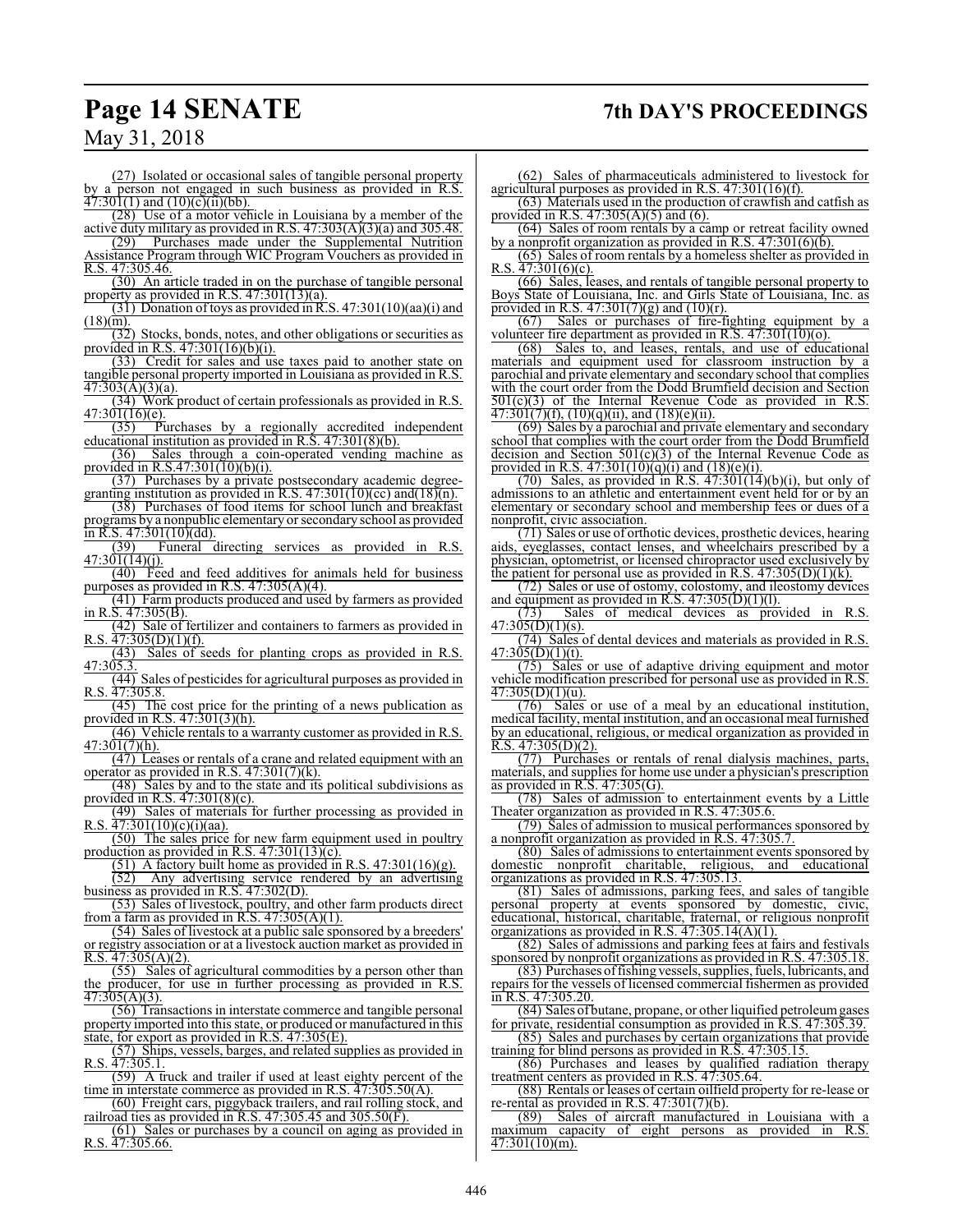## **7th DAY'S PROCEEDINGS Page 15 SENATE** May 31, 2018

(90) Labor, materials, services, and supplies used for the repair, renovation, or conversion of drilling rig machinery and equipment which become component parts of a drilling rig used exclusively for exploration or development of minerals as provided in R.S.  $47:301(14)(g)(iii)$ .

(91) Repairs and materials used on drilling rigs and equipment used exclusively for exploration of development of minerals as provided in R.S. 47:305(I).

(92) Sales by thrift shops located on military installations as provided in R.S. 47:305.14(A)(4).

(93) Leases or rentals of vessels for use in offshore mineral production or the provision of services to those engaged in mineral production as provided in R.S. 47:305.19.

(94) Sales of gasohol as provided in R.S. 47:305.28.

(95) Sales or purchases by sheltered workshops as provided in R.S. 47:305.38.

(96) Pharmaceutical samples manufactured or imported into the state free of charge as provided in R.S. 47:305.47.

(97) The exclusion for surface preparation, painting, and coating fixed or rotary wing aircraft and certified transport category aircraft registered outside of this state, as provided in R.S.  $\frac{47:301(14)(g)(iv)}{20}$ .

(98) Sales of platinum, gold, and silver bullion, that is valued solely upon its precious metal content, whether in coin or ingot form as provided in R.S. 47:301(16)(b)(ii)(aa).

(99) Sales of certain numismatic coins as provided in R.S.  $\frac{47:301(16)(b)(ii)(bb)}{(102)}$  Purchase of co

Purchase of consumables by paper and wood manufacturers and loggers as provided in R.S. 47:301(3)(k).

(105) Repair services performed in Louisiana when the repaired property is delivered outside of Louisiana as provided in R.S.  $\overline{47:301(14)(g)(i)(bb)}$ .

(106) Purchases by a nonprofit electric cooperative as provided in R.S. 12:425.

(108) The use of steam produced through the processing of a raw agricultural product used in a facility predominately and directly engaged in the processing of an agricultural product, by a manufacturer as defined in  $R.S.47:301(3)(i)(ii)(bb)$  based on being assigned a North American Industrial Classification System Code within the agricultural, forestry, fishing, and hunting Sector 11.

(109) The sales tax holidays as established under R.S. 47:305.54 and  $305.62$ 

(110) Sales of tangible personal property and services at certain public facilities as established under R.S. 39:467 and 468.

W. The provisions of Subsection V shall supercede and control to the extent of conflict with any other provision of law beginning July 1, 2018, through June 30, 2023.

Section 2. R.S. 47:302(Y), 321(M), 331(T), and Act No. 395 of the 2017 Regular Session of the Legislature are hereby repealed in their entirety.

Section 3. The Louisiana State Law Institute is directed to renumber the Paragraphs within this Act.

Section 4. This Act shall become effective on July 1, 2018; if vetoed by the governor and subsequently approved by the legislature, this Act shall become effective on July 1, 2018, or on the day following such approval by the legislature, whichever is later."

On motion of Senator Erdey, the committee amendment was adopted. The amended bill was read by title and referred to the Legislative Bureau.

## **HOUSE BILL NO. 18—** BY REPRESENTATIVE JACKSON

AN ACT

To amend and reenact R.S. 47:33(A)(5) and Section 4 of Act No. 109 of the 2015 Regular Session of the Legislature, to enact R.S. 47:33(A)(7), relative to the individual income tax credit for taxes paid to other states; to repeal provisions providing for an increase in the credit; to limit the amount of the credit; to authorize a deduction of income taxes paid to other states under certain circumstances; to provide for effectiveness; and to provide for related matters.

Reported with amendments by the Committee on Revenue and Fiscal Affairs.

## **SENATE COMMITTEE AMENDMENTS**

Amendments proposed by Senate Committee on Revenue and Fiscal Affairs to Engrossed House Bill No. 18 by Representative Jackson

## AMENDMENT NO. 1

On page 2, line 7, after " $(7)$ " insert " $(a)$ "

### AMENDMENT NO. 2

On page 2, line 8, after "shareholder" delete the remainder of the line, delete lines 9 and 10, and insert: "that pays another state's entity level tax that is based solely upon net income included in the entity's federal taxable income without any capital component shall be allowed a deduction equal to their proportionate share of the entity level tax paid.

(b) The deduction pursuant to this Paragraph shall be allowed only to the extent that the proportionate share of the related income on the tax paid to the other state is included in the calculation of Louisiana taxable income that is reported on the Louisiana return of the individual partner or member.

On motion of Senator Erdey, the committee amendment was adopted. The amended bill was read by title and referred to the Legislative Bureau.

## **HOUSE BILL NO. 27—**

BY REPRESENTATIVE LANCE HARRIS AN ACT

To amend and reenact R.S. 47:301(16)(o)(i), 302(R)(2) and (3), (S), (T),(X)(introductory paragraph), (AA)(introductoryparagraph),  $(\overrightarrow{AA})(\overrightarrow{29})$  through  $(\overrightarrow{31})$ , and  $(\overrightarrow{AA})(\overrightarrow{32})$ (introductory paragraph),  $321(H)(2)$  through (6), and (I) through (K), and  $321.1(A)$ through (C), (E), (F)(introductory paragraph),  $(F)(66)$ (introductory paragraph),  $(F)(67)$  through  $(69)$ , and  $(F)(70)$ (introductory paragraph), and 331 $(P)$ ,  $(Q)$ , and  $(R)$ , to enact R.S 47:302(BB) and (CC), 321(P) and (Q), 321.1(I) and (J), and 331(V) and (W), and to repeal R.S.  $47:302(Y)$ ,  $321(M)$ , 331(T), and Act No. 395 of the 2017 Regular Session of the Louisiana Legislature, relative to state sales and use taxes; to provide for the tax rate; to provide for the applicability of certain exclusions and exemptions applicable to certain taxes; to provide for effectiveness; and to provide for related matters.

Reported with amendments by the Committee on Revenue and Fiscal Affairs.

## **SENATE COMMITTEE AMENDMENTS**

Amendments proposed by Senate Committee on Revenue and Fiscal Affairs to Reengrossed House Bill No. 27 by Representative Lance Harris

### AMENDMENT NO. 1

On page 1, line 2, delete "R.S.  $47:301(16)(0)(i)$ " and insert "R.S.  $47:301(3)(a), (14)(g)(i)(aa), (16)(o)(i)''$ 

## AMENDMENT NO. 2

On page 1, line 14, delete "R.S.  $47:301(16)(0)(i)$ " and insert "R.S.  $47:30\tilde{1}(3)(a), (14)(g)(i)(aa), (16)(o)(i)''$ 

### AMENDMENT NO. 3

On page 2, between lines 5 and 6, insert:

 $(3)(a)$  "Cost price" means the actual cost of the articles of tangible personal property without any deductions therefrom on account of the cost of materials used, labor, or service cost, except those service costs for installing the articles of tangible personal property if such cost is separately billed to the customer at the time installation, transportation charges, or any other expenses whatsoever, or the reasonable market value of the tangible personal property at the time it becomes susceptible to the use tax, whichever is less.

\* \* \* (14) "Sales of services" means and includes the following: \* \* \*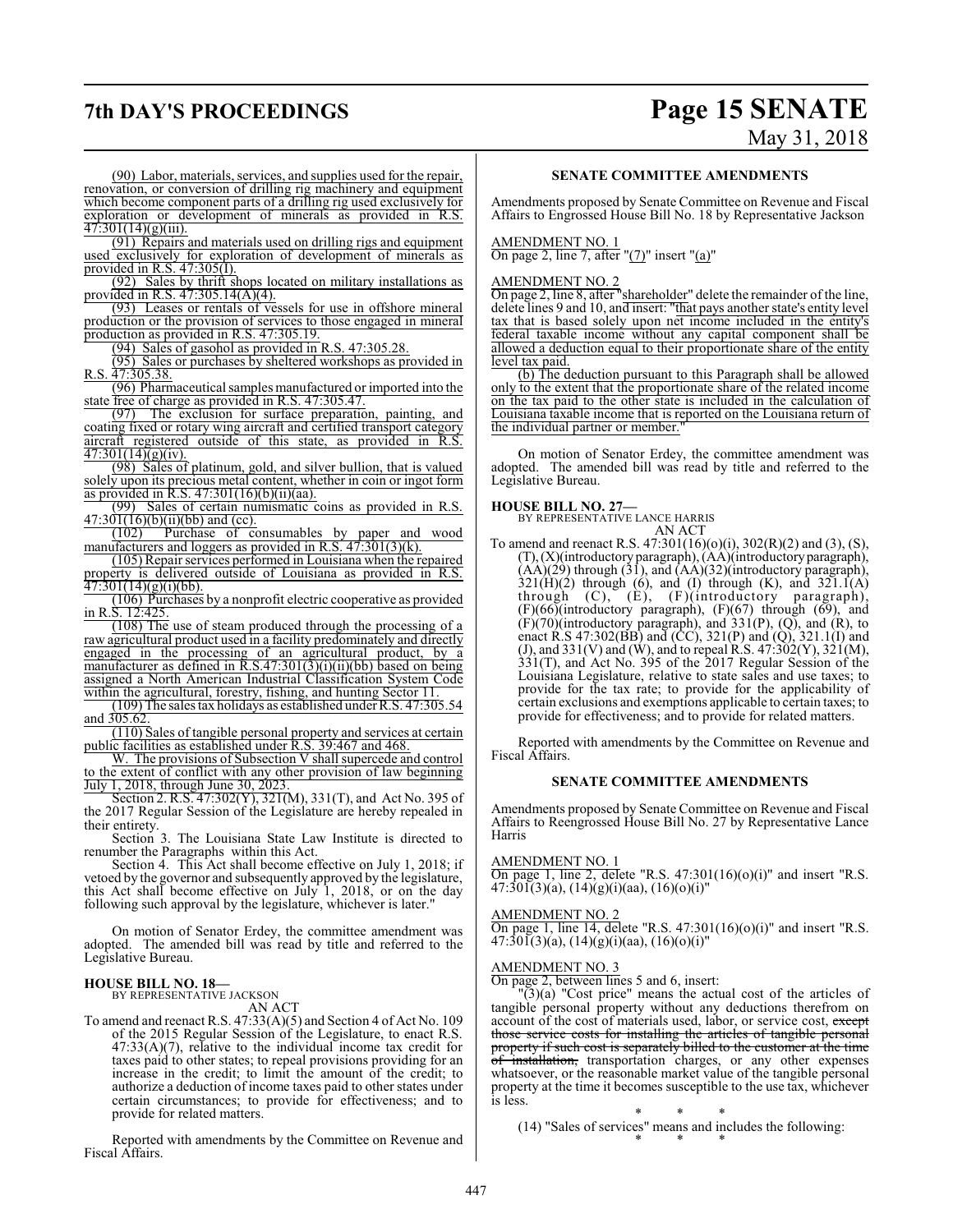## **Page 16 SENATE 7th DAY'S PROCEEDINGS**

 $(g)(i)(aa)$  The furnishing of repairs to or the installation of tangible personal property<del>, including but</del>. The furnishing of repairs includes but is not restricted to the repair and servicing of automobiles and other vehicles, electrical and mechanical appliances and equipment, watches, jewelry, refrigerators, radios, shoes, and office appliances and equipment. The installation of tangible personal property shall be taxable solely for purposes of the sales and use tax imposed by the state or any political subdivision whose boundaries are coterminous with those of the state.

### AMENDMENT NO. 4

On page 4, lines 16 and 17, delete "there shall be no exemptions, and no exclusions as defined or provided in R.S. 47:301," and insert "there shall be no exemptions and no exclusions"

\* \* \*"

## AMENDMENT NO. 5

On page 5, line 6, after "R.S.  $47:301(10)(g)$ " insert: ", excluding any sale pursuant to a contract that provides that the contractor is responsible for the payment of any sales and use tax"

### AMENDMENT NO. 6 On page 5, delete lines 9 and 10

AMENDMENT NO. 7 On page 8, delete lines 16 and 17

AMENDMENT NO. 8 On page 10, delete lines 28 and 29

AMENDMENT NO. 9 On page 12, delete lines 1 and 2

AMENDMENT NO. 10 On page 12, delete lines 5 through 10

AMENDMENT NO. 11 On page 12, delete lines 15 and 16

## AMENDMENT NO. 12

On page 12, between lines 21 and 22 insert: "(108) The sales tax holidays as established under R.S. 47:305.54, 305.58, and 305.62." (109) Sales of tangible personal property and services at certain public facilities as established under R.S. 39:467 and 468."

AMENDMENT NO. 13 On page 14, lines 12 and 13, delete "there shall be no exemptions, and no exclusions as defined or provided in R.S. 47:301," and insert "there shall be no exemptions and no exclusions"

AMENDMENT NO. 14 On page 15, line 2, after "R.S. 47:301(10)(g)" insert: ", excluding any sale pursuant to a contract that provides that the contractor is responsible for the payment of any sales and use tax"

AMENDMENT NO. 15 On page 15, delete lines 5 and 6

AMENDMENT NO. 16 On page 18, delete lines 13 and 14

AMENDMENT NO. 17 On page 20, delete lines 26 and 27

AMENDMENT NO. 18 On page 21, delete lines 27 and 28

AMENDMENT NO. 19 On page 22, delete lines 1 and 2

AMENDMENT NO. 20 On page 22, delete lines 5 through 10

## AMENDMENT NO. 21

On page 22, delete lines 15 and 16

AMENDMENT NO. 22 On page 22, between lines 21 and 22 insert:

"(109) The sales tax holidays as established under R.S. 47:305.54, 305.58, and 305.62.

(110) Sales of tangible personal property and services at certain public facilities as established under R.S. 39:467 and 468."

## AMENDMENT NO. 23

On page 24, delete lines 1 and 2 and insert the following: "E. The provisions of this Section shall be inapplicable, inoperative, and of no effect after June 30, 2018. **not terminate.**"

AMENDMENT NO. 24

On page 24, lines 28 and 29, delete "there shall be no exemptions, and no exclusions as defined or provided in R.S. 47:301," and insert "there shall be no exemptions and no exclusions"

## AMENDMENT NO. 25

On page 25, line 17, after "R.S. 47:301(10)(g)" insert: ", excluding any sale pursuant to a contract that provides that the contractor is responsible for the payment of any sales and use tax"

AMENDMENT NO. 26 On page 25, delete lines 20 and 21

AMENDMENT NO. 27 On page 28, delete lines 27 and 28

AMENDMENT NO. 28 On page 31, delete lines 11 and 12

AMENDMENT NO. 29 On page 32, delete lines 13 through 16

AMENDMENT NO. 30 On page 32, delete lines 19 through 24

AMENDMENT NO. 31 On page 33, delete lines 1 and 2

AMENDMENT NO. 32

On page 33, between lines 7 and 8 insert: "(109) The sales tax holidays as established under R.S. 47:305.54, 305.58, and 305.62.

(110) Sales of tangible personal property and services at certain public facilities as established under R.S. 39:467 and 468.

AMENDMENT NO. 33 On page 33, lines 9 and 10, delete ", through June 30, 2023"

### AMENDMENT NO. 34

On page 34, lines 12 and 13, "there shall be no exemptions, and no exclusions as defined or provided in R.S. 47:301," and insert "there shall be no exemptions and no exclusions"

## AMENDMENT NO. 35

On page 35, line 2, after "R.S.  $47:301(10)(g)$ " insert: ", excluding any sale pursuant to a contract that provides that the contractor is responsible for the payment of any sales and use tax

AMENDMENT NO. 36 On page 35, delete lines 5 and 6

AMENDMENT NO. 37 On page 38, delete lines 13 and 14

AMENDMENT NO. 38 On page 40, delete lines 26 and 27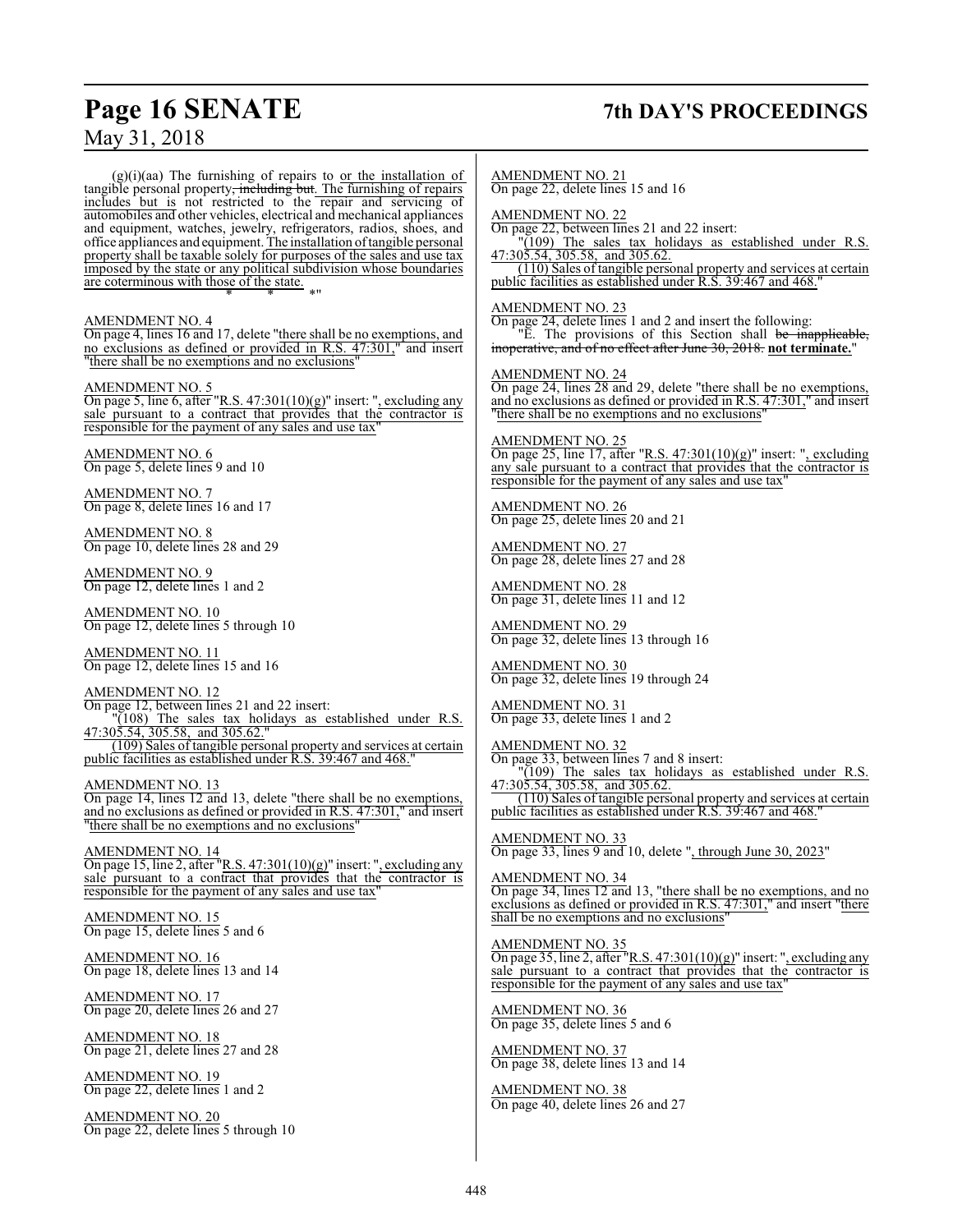## **7th DAY'S PROCEEDINGS Page 17 SENATE**

# May 31, 2018

## AMENDMENT NO. 39

On page 41, delete lines 27 and 28

AMENDMENT NO. 40 On page 42, delete lines 1 and 2

AMENDMENT NO. 41 On page 42, delete lines 5 through 10

AMENDMENT NO. 42 On page 42, delete lines 15 and 16

AMENDMENT NO. 43

On page 42, between lines 21 and 22 insert: "(109) The sales tax holidays as established under R.S. 47:305.54, 305.58, and 305.62. (110) Sales of tangible personal property and services at certain public facilities as established under R.S. 39:467 and 468.

## AMENDMENT NO. 44

On page 42, between lines 26 and 27, insert: "Section 3. The Louisiana State Law Institute is directed to renumber the Paragraphs within this Act."

## AMENDMENT NO. 45

On page 42, line 27, delete "Section 3." and insert "Section 4."

On motion of Senator Erdey, the committee amendment was adopted. The amended bill was read by title and referred to the Legislative Bureau.

## **HOUSE BILL NO. 28—**

BY REPRESENTATIVE ABRAMSON AN ACT

To appropriate funds fromcertain sources in specific amounts for the making of supplemental appropriations to the capital outlay budget for Fiscal Year 2018-2019; to provide for an effective date; and to provide for related matters.

Reported with amendments by the Committee on Revenue and Fiscal Affairs.

## **SENATE COMMITTEE AMENDMENTS**

Amendments proposed by Senate Committee on Revenue and Fiscal Affairs to Engrossed House Bill No. 28 by Representative Abramson

## AMENDMENT NO. 1

On page 2, line 3, change "Section 3. The appropriation contained in" to "Section 4. The provisions of"

## AMENDMENT NO. 2

On page 2, line 5, after "for" and before "State" insert "(963)"

## AMENDMENT NO. 3

On page 2, line 6, after "hereby" delete the remainder of the line, delete lines 7 and 8, and insert "repealed."

## AMENDMENT NO. 4

On page 2, line 9, change "Section 4. That Section 8B.(4)" to "Section 5. That Sections  $8(B)(4)$  and  $8(G)(15)$ "

## AMENDMENT NO. 5

On page 2, line 10, after "Legislature" delete the remainder of the line, delete line 11, and insert "are hereby repealed."

## AMENDMENT NO. 6

On page 2, delete lines 12 through 16, and insert the following: "Section 6. The provisions of this Act shall supercede the provisions of the Act which originated as House Bill No. 2 of the 2018 Regular Session of the Legislature."

## AMENDMENT NO. 7

On page 2, line 17, change "Section 6." to "Section 7."

On motion of Senator Erdey, the committee amendment was adopted. The amended bill was read by title and referred to the Legislative Bureau.

## **Senate Bills and Joint Resolutions on Third Reading and Final Passage**

## **Rules Suspended**

Senator Donahue asked for and obtained a suspension of the rules to take up a bill out of its regular order.

### **SENATE BILL NO. 15—** BY SENATOR DONAHUE

AN ACT

To enact R.S. 39:24.2, relative to tax credits and rebates; to stabilize the annual expenditures associated with tax incentive programs; and to provide for related matters.

The bill was read by title. Senator Donahue moved the final passage of the bill.

## **ROLL CALL**

The roll was called with the following result:

## YEAS

| Allain<br>Appel<br>Barrow<br>Bishop<br>Boudreaux<br>Carter<br>Chabert<br>Claitor<br>Cortez | Donahue<br>Gatti<br>Hewitt<br>Johns<br>Long<br>Luneau<br>Martiny<br>Milkovich<br>Mills | Morrish<br>Peacock<br>Perry<br>Peterson<br>Price<br>Smith, G.<br>Smith, J.<br>Tarver<br>Ward |
|--------------------------------------------------------------------------------------------|----------------------------------------------------------------------------------------|----------------------------------------------------------------------------------------------|
| Total - 27                                                                                 | <b>NAYS</b>                                                                            |                                                                                              |
| Erdey<br>Fannin<br>Mizell<br>Total - 7                                                     | Riser<br>Thompson<br>Walsworth                                                         | White                                                                                        |
|                                                                                            | <b>ABSENT</b>                                                                          |                                                                                              |
| Mr. President<br>Colomb<br>Total - 5                                                       | LaFleur<br>Lambert                                                                     | Morrell                                                                                      |

The Chair declared the bill was passed and ordered it sent to the House. Senator Donahue moved to reconsider the vote by which the bill was passed and laid the motion on the table.

## **Rules Suspended**

Senator Hewitt asked for and obtained a suspension of the rules to revert to the Morning Hour.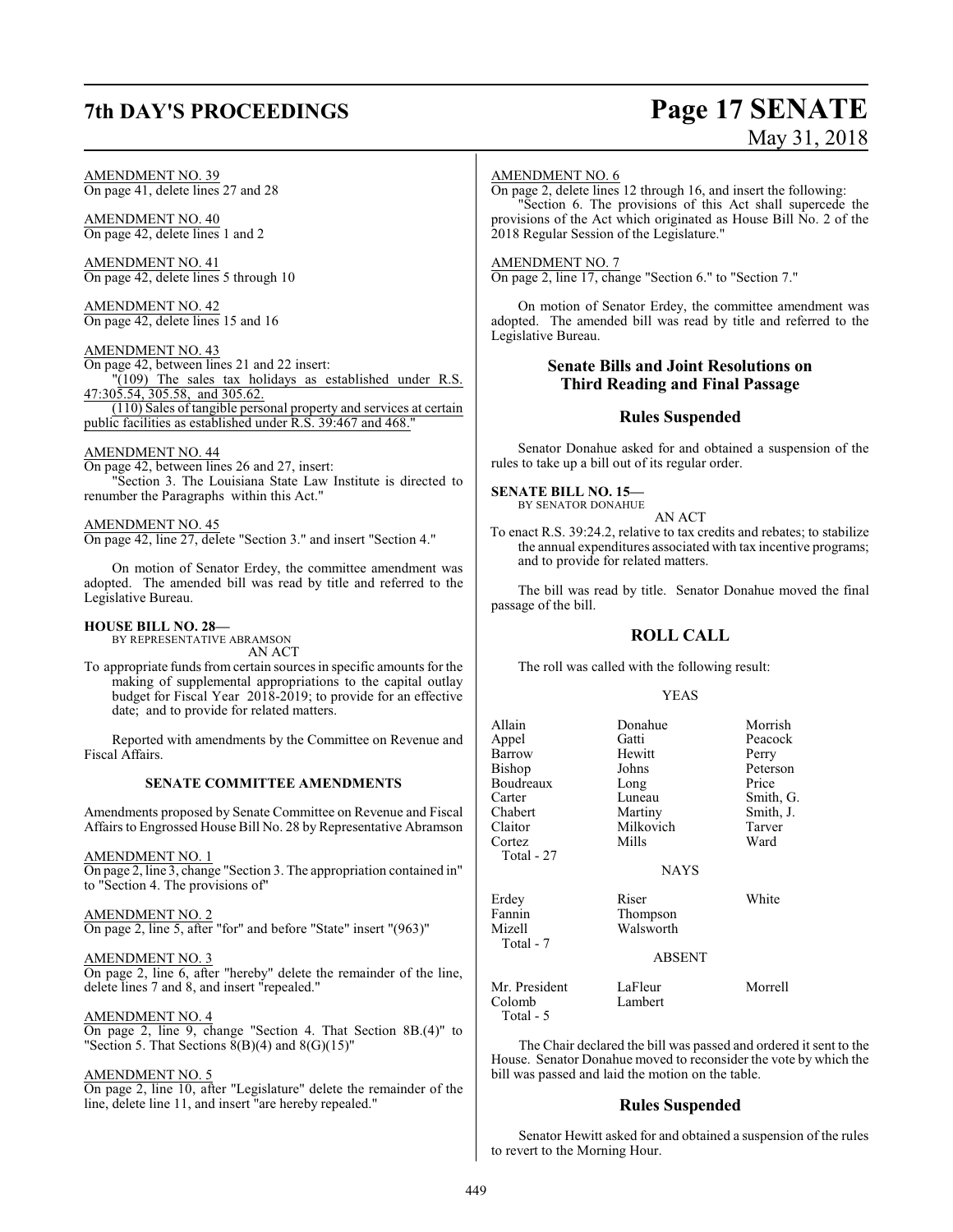## **Page 18 SENATE 7th DAY'S PROCEEDINGS**

## May 31, 2018

## **Introduction of Senate Resolutions**

Senator Luneau asked for and obtained a suspension of the rules to read Senate Resolutions a first and second time.

## **SENATE RESOLUTION NO. 22—**

BY SENATOR LUNEAU

A RESOLUTION To commend Myrna Loy Burnaman Luneau on the occasion of her eightieth birthday.

On motion of Senator Luneau the resolution was read by title and adopted.

### **SENATE RESOLUTION NO. 23—** BY SENATOR BARROW

A RESOLUTION

To create the Task Force on Prevention of Human Degradation and Exploitation of Vulnerable Individuals in Community-Based Residential Settings.

The resolution was read by title and placed on the Calendar for a second reading.

## **SENATE RESOLUTION NO. 24—**

BY SENATORS JOHNS, MORRISH AND JOHN SMITH A RESOLUTION

To commend Jackson William "J.W." Stine on the historic and memorable occasion of his one hundredth birthday.

The resolution was read by title and placed on the Calendar for a second reading.

## **Introduction of Senate Concurrent Resolutions**

## **SENATE CONCURRENT RESOLUTION NO. 21—**

BY SENATOR MORRISH AND REPRESENTATIVE NANCY LANDRY A CONCURRENT RESOLUTION

To commend Scott M. Richard for his service to the Louisiana School Boards Association.

The resolution was read by title and placed on the Calendar for a second reading.

## **Privileged Report of the Legislative Bureau**

May 31, 2018

To the President and Members of the Senate:

I am directed by your Legislative Bureau to submit the following report:

The following instruments are approved as to construction and duplication.

## **HOUSE BILL NO. 3—** BY REPRESENTATIVE ABRAMSON

AN ACT To enact the Omnibus Bond Authorization Act of 2018, relative to the implementation of a five-year capital improvement program; to provide for the repeal of certain prior bond authorizations; to provide for new bond authorizations; to provide for authorization and sale of such bonds by the State Bond Commission; to provide relative to the submission of capital outlay applications; to provide with respect to the resubmission

of certain capital outlay budget requests; to require approval of the commissioner of administration under certain circumstances; to require the capital outlay application to include certain information; to provide relative to line of credit recommendations for capital outlay projects; to require the approval of certain line of credit recommendations; to provide for an effective date; and to provide for related matters.

Reported without amendments.

## **HOUSE BILL NO. 12—**

BY REPRESENTATIVE LEGER AN ACT

To amend and reenact R.S.  $47:339(A)(2)$  and  $(B)(3)$  and to enact R.S. 47:301(4)(m), relative to sales and use tax; to provide with respect to collection and reporting of sales and use taxes; to provide for the definition of dealer; to provide for effectiveness; and to provide for related matters.

Reported without amendments.

## **HOUSE BILL NO. 18—**

BY REPRESENTATIVE JACKSON AN ACT

To amend and reenact R.S. 47:33(A)(5) and Section 4 of Act No. 109 of the 2015 Regular Session of the Legislature, to enact R.S. 47:33(A)(7), relative to the individual income tax credit for taxes paid to other states; to repeal provisions providing for an increase in the credit; to limit the amount of the credit; to authorize a deduction of income taxes paid to other states under certain circumstances; to provide for effectiveness; and to provide for related matters.

Reported without amendments.

## **HOUSE BILL NO. 27—**

BY REPRESENTATIVE LANCE HARRIS AN ACT

To amend and reenact R.S. 47:301(16)(o)(i), 302(R)(2) and (3), (S), (T),(X)(introductoryparagraph), (AA)(introductory paragraph), (AA)(29) through (31), and (AA)(32)(introductory paragraph),  $321(H)(2)$  through (6), and (I) through (K), and  $321.1(A)$ through (C), (E), (F)(introductory paragraph), (F)(66)(introductory paragraph), (F)(67) through (69), and  $(F)(70)$ (introductory paragraph), and 331 $(P)$ ,  $(Q)$ , and  $(R)$ , to enact R.S 47:302(BB) and  $(\dot{CC})$ , 321(P) and  $(\dot{Q})$ , 321.1(I) and (J), and 331(V) and (W), and to repeal R.S. 47:302(Y), 321(M), 331(T), and Act No. 395 of the 2017 Regular Session of the Louisiana Legislature, relative to state sales and use taxes; to provide for the tax rate; to provide for the applicability of certain exclusions and exemptions applicable to certain taxes; to provide for effectiveness; and to provide for related matters.

Reported without amendments.

## **HOUSE BILL NO. 28—**

BY REPRESENTATIVE ABRAMSON AN ACT

To appropriate funds from certain sources in specific amounts for the making of supplemental appropriations to the capital outlay budget for Fiscal Year 2018-2019; to provide for an effective date; and to provide for related matters.

Reported without amendments.

Respectfully submitted, DANIEL R. MARTINY Chairman